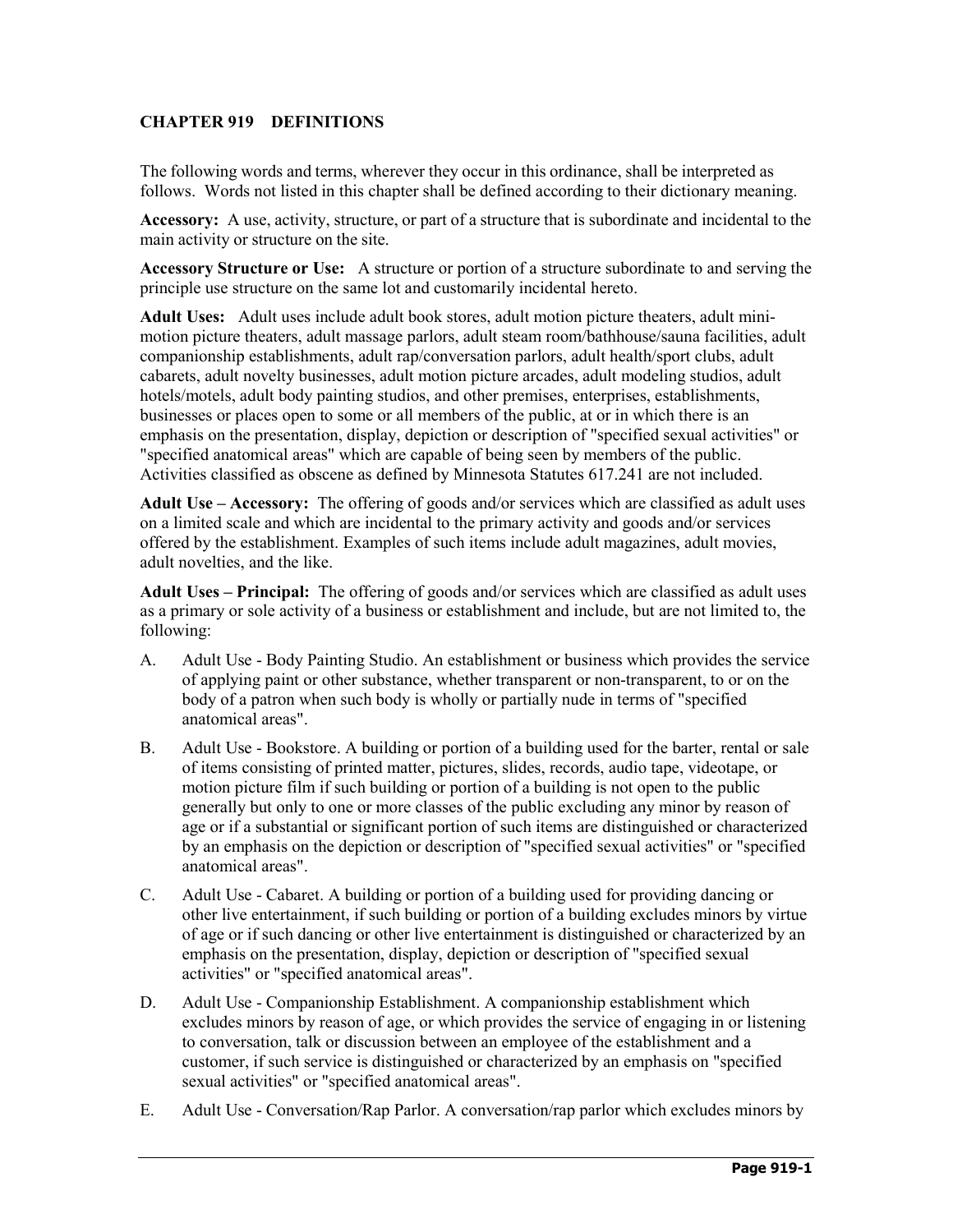reason of age, or which provides the service of engaging in or listening to conversation, talk, or discussion, if such service is distinguished or characterized by an emphasis on "specified sexual activities" or "specified anatomical areas".

- F. Adult Use Health/Sport Club. A health/sport club which excludes minors by reason of age, or if such club is distinguished or characterized by an emphasis on "specified sexual activities" or "specified anatomical areas".
- G. Adult Use Hotel or Motel. Adult hotel or motel means a hotel or motel from which minors are specifically excluded from patronage and wherein material is presented which is distinguished or characterized by an emphasis on matter depicting, describing or relating to "specified sexual activities" or "specified anatomical areas".
- H. Adult Use Massage Parlor, Health Club. A massage parlor or health club which restricts minors by reason of age, and which provides the services of massage, if such service is distinguished or characterized by an emphasis on "specified sexual activities" or "specified anatomical areas".
- I. Adult Use Mini-Motion Picture Theater. A building or portion of a building with a capacity of less than fifty (50) persons used for presenting material if such building or portion of a building as a prevailing practice excludes minors by virtue of age, or if such material is distinguished or characterized by an emphasis on "specified sexual activities" or "specified anatomical areas" for observation by patrons therein.
- J. Adult Use Modeling Studio. An establishment whose major business is the provision, to customers, of figure models who are so provided with the intent of providing sexual stimulation or sexual gratification to such customers and who engage in "specified sexual activities" or display "specified anatomical areas" while being observed, painted, painted upon, sketched, drawn, sculptured, photographed, or otherwise depicted by such customers.
- K. Adult Use Motion Picture Arcade. Any place to which the public is permitted or invited wherein coin or slug-operated or electronically, electrically or mechanically controlled or operated still or motor picture machines, projectors or other image-producing devices are maintained to show images to five or fewer persons per machine at any one time, and where the images so displayed are distinguished or characterized by an emphasis on depicting or describing "specified sexual activities" or "specified anatomical areas".
- L. Adult Use Motion Picture Theater. A building or portion of a building with a capacity of 50 or more persons used for presenting material if such building or portion of a building as a prevailing practice excludes minors by virtue of age or if such material is distinguished or characterized by an emphasis on "specified sexual activities" or "specified anatomical areas" for observation by patrons therein.
- M. Adult Use Novelty Business. A business which has as a principal activity the sale of devices which stimulate human genitals or devices which are designed for sexual stimulation.
- N. Adult Use Sauna. A sauna which excludes minors by reason of age, or which provides a steam bath or heat bathing room used for the purpose of bathing, relaxation, or reducing, utilizing steam or hot air as a cleaning, relaxing or reducing agent, if the service provided by the sauna is distinguished or characterized by an emphasis on "specified sexual activities" or "specified anatomical areas".
- O. Adult Use Steam Room/Bathhouse Facility. A building or portion of a building used for providing a steam bath or heat bathing room used for the purpose of pleasure, bathing, relaxation, or reducing, utilizing steam or hot air as a cleaning, relaxing or reducing agent if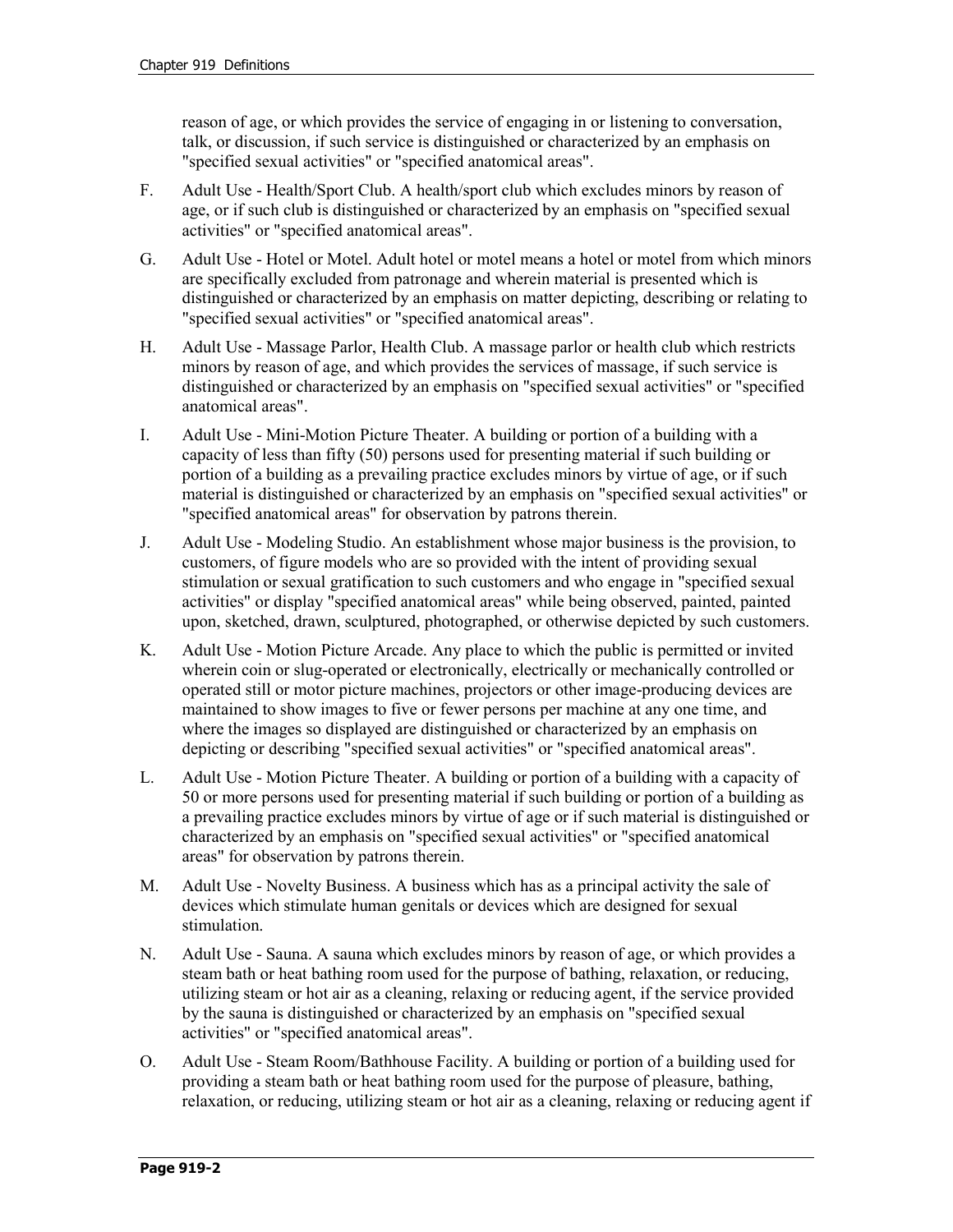such building or portion of a building restricts minors by reason of age or if the service provided by the steam room/bathhouse facility is distinguished or characterized by an emphasis on "specified sexual activities" or "specified anatomical areas".

# **Adult Use -- Specified Anatomical Areas:**

- A. Less than completely and opaquely covered human genitals, pubic region, buttock, anus, or female breast(s) below a point immediately above the top of the areola; and
- B. Human male genitals in a discernibly turgid state, even if completely and opaquely covered.

### **Adult Use -- Specified Sexual Activities:**

- A. Actual or simulated sexual intercourse, oral copulation, anal intercourse, oral-anal copulation, bestiality, direct physical stimulation of unclothed genitals, flagellation or torture in the context of a sexual relationship, or the use of excretory functions in the context of a sexual relationship, and any of the following sexually-oriented acts or conduct. anilingus, buggery, coprophagy, coprophilia, cunnilingus, fellatio, necrophilia, pederasty, pedophilia, piquerism, sapphism, zooerasty; or
- B. Clearly depicted human genitals in the state of sexual stimulation, arousal or tumescence; or
- C. Use of human or animal ejaculation, sodomy, oral copulation, coitus, or masturbation; or
- D. Fondling or touching of nude human genitals, pubic region, buttocks, or female breast; or
- E. Situations involving a person or persons, any of whom are nude, clad in undergarments or in sexually revealing costumes, and who are engaged in activities involving the flagellation, torture, fettering, binding or other physical restraint of any such person; or
- F. Erotic or lewd touching, fondling or other sexually-oriented contact with an animal by a human being; or
- G. Human excretion, urination, menstruation, vaginal or anal irrigation.

**Animal Clinic:** A business for the veterinary care of domestic pets that may include indoor boarding of animals being treated.

**Apartment Building:** A building that contains several dwellings that each have access from an interior hallway rather than a door on the exterior of the building. Each dwelling in an apartment building is designed for habitation by one household and is equipped with its own cooking and bathing facilities.

**Automobile Repair - Major:** General repair, rebuilding or reconditioning engines, motor vehicles or trailers; body repair and painting, vehicle steam cleaning, frame and/or unibody straightening and repair, sandblasting and/or steam cleaning, undercoating or rust proofing, upholstery work. This business performs structural and cosmetic repairs to autos, light trucks, and equipment of 9,000 pounds gross vehicle weight and less.

**Automobile Repair - Minor:** A business that performs mechanical and electrical repairs to autos, light trucks, and equipment 9,000 pounds gross vehicle weight and less. Allowed activities include minor repairs, incidental body and fender work, glass replacement, minor painting and upholstering, tune ups and adjustments, replacement of parts (excluding body and frame), rebuilding of parts or components when installation is available, wheel alignment and balancing, tire repair, radiator repair, washing, cleaning, and polishing, but specifically excluding any operation specified or implied under the definition of "Automobile Repair - Major."

**Automobile Service Station:** A business that sells fuels for cars and light trucks. May include a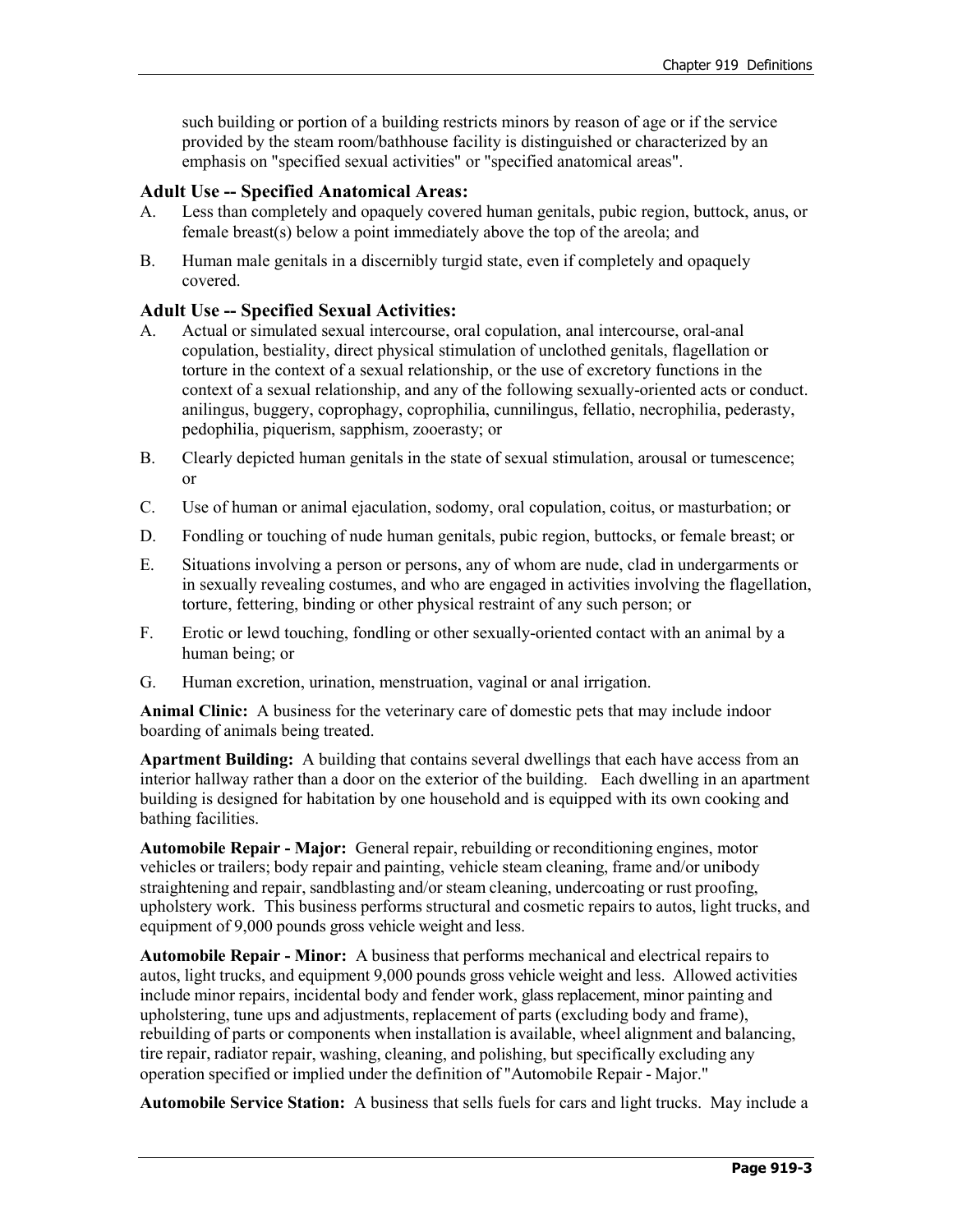convenience store and/or a car wash.

**Bar or Tavern:** A business, other than a bottle club as defined in city Code Section 113.04, that derives more than 50 percent of its revenue through the sale of alcohol.

**Basement:** Means any area of a structure, including crawl spaces, having its floor or base subgrade (below ground level) on all four sides, regardless of the depth of excavation below ground level.

**Bed and Breakfast Home:** A private residence, generally a single-family residence, engaged in renting one or more dwelling rooms on a daily basis to tourists, vacationers and business people, where provision of meals is limited to breakfast for guests only.

**Buildable Area:** The portion of a lot remaining after required yards have been provided.

**Building:** A structure with a roof, intended for shelter, housing, business, or enclosure.

**Building Front Facade:** A building elevation which fronts on a public street, public parking lot, private parking lot available to the general public, or pedestrian walk where customer access to a structure is available.

**Building Permit Application:** A City application form accompanied by drawings that depict the construction details for one or more proposed structures. Such drawings must conform to the Minnesota Building Code, Electrical Code and Plumbing Code. May also include a drawing showing the location of the building on the site and on-site improvements such as grading and drainage.

**Building, Principal:** A building in which is conducted the principal use of the lot.

**Business:** Any establishment, occupation, employment, or enterprise where merchandise is manufactured, exhibited, or sold, or where services are offered for compensation.

**Business Day:** A day on which City Hall is open.

**Caliper:** A horticultural method of measuring the diameter of a tree trunk for the purpose of determining size. The caliper inches of a tree shall be determined by measuring the tree's diameter 4 feet, 6 inches from the ground.

**Cemetery:** Land used or intended to be used for burying the remains of human dead and dedicated for cemetery purposes, including mausoleums and mortuaries when operated in conjunction with and within the boundaries of the cemetery.

**Child Care Drop-In Program:** As defined in Minnesota Statute 245A.02, "drop-in child care program" means a non-residential program of child care in which children participate on a onetime only or occasional basis up to a maximum of 90 hours per child, per month.

**Church:** (see "Place of Public Worship")

**Clear-Cutting:** The removal of an entire stand of trees.

**Convenience Store**: A retail store not more than 8,000 square feet in area that generally carries a reduced inventory of items such as dairy products, snack foods, minor automobile items, groceries, magazines, etc. A convenience store usually includes auto fuel sales but not vehicle repair. A car wash may be allowed as an Accessory Use.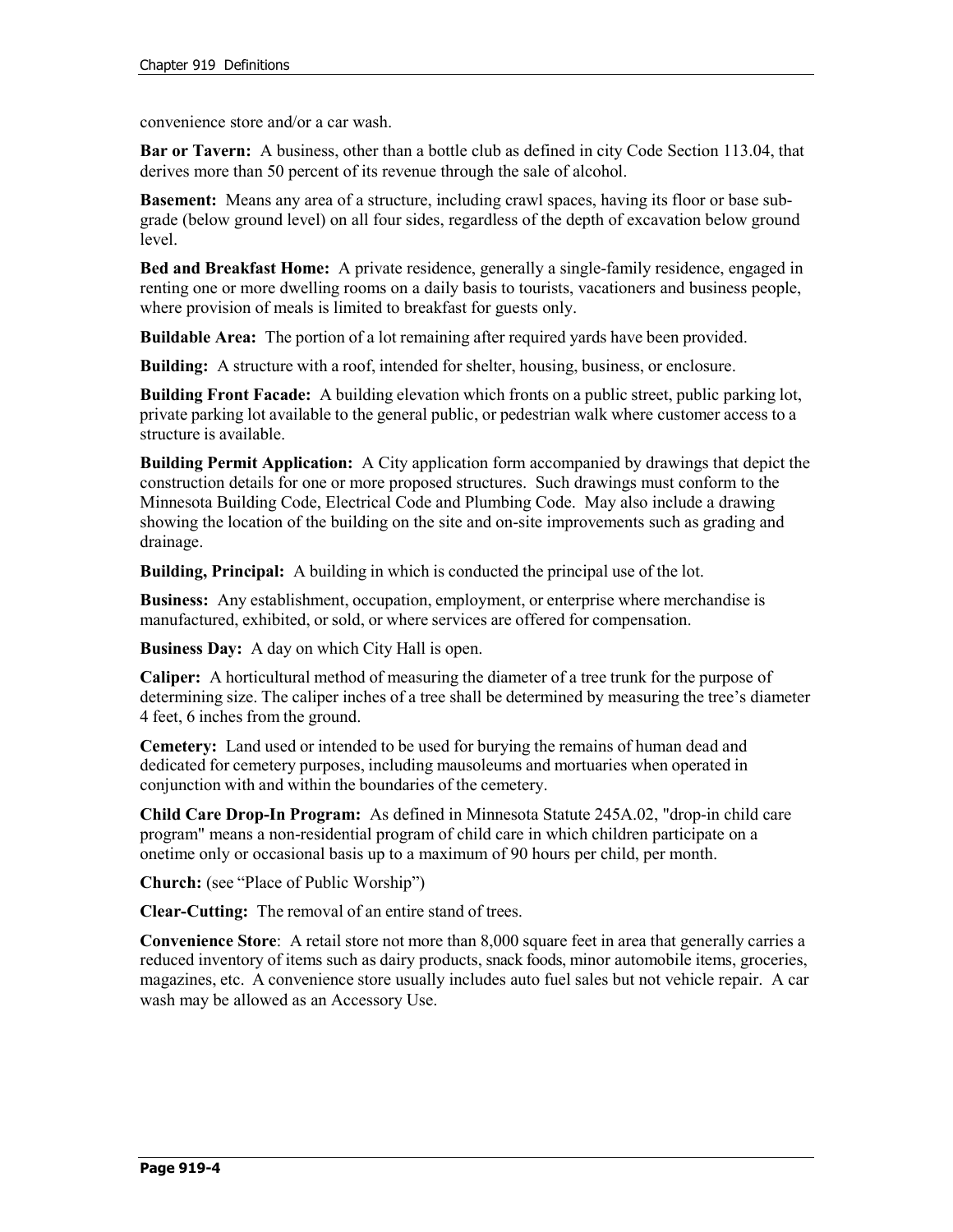**Day Care of Non-Residential Care Program:** Care, supervision, rehabilitation, training or habilitation of a person provided outside the person's own home and provided for fewer than 24 hours a day, including adult day care programs. Non-residential care programs include home and community-based services and semi-independent living services for persons with developmental disabilities that are provided in or outside of a person's own home.

**Deck:** A horizontal, unenclosed platform with or without attached railings, seats, trellises, or other features, attached or functionally related to a principal use or site at any point extending above grade.

**Development:** Any man-made change to real estate, including but not limited to construction or reconstruction of buildings, installing manufactured homes or travel trailers, installing utilities, construction of roads or bridges, erection of levees, walls, or fences, drilling, mining, filling, dredging, and storage of materials.

**District, Zoning:** An area delineated on the official zoning map that sets forth standards and guidelines for all development within the prescribed zoning district.

**Drive-In:** Any use where products and/or services are provided to the customer under conditions where the customer does not have to leave the car or where service to the automobile occupants is offered regardless of whether service is also provided within a building.

**Drive-Up Window Service:** A building opening, including windows, doors, or mechanical devices, through which occupants of a motor vehicle receive or obtain a product or service.

**Drop-In Child Care Program:** As defined in Minnesota Statute 245A.02, "drop-in child care program" means a non-residential program of child care in which children participate on a onetime only or occasional basis up to a maximum of 90 hours per child, per month.

**Dwelling:** A building or portion thereof designated for residential occupancy, including onefamily, two-family, multiple family dwellings and group homes, but not including hotels, motels, boarding houses or nursing homes.

**Dwelling, Attached:** A structure intended for occupancy by more than one family, including duplexes, townhomes, multi-family dwellings and apartments. Accessory dwelling units as defined and permitted by this ordinance are incidental to a principal dwelling unit and are not considered to be attached dwellings.

**Dwelling, Single-Family:** A building designed for occupancy by one household. Must be attached to a foundation that extends below the frost line; must have sides made of wood, brick, stone, concrete, glass, and/or composite materials; and must conform to the standards of the Minnesota State Building Code. May be constructed on-site or may be constructed in modules off-site and assembled on-site. Also known as a "detached dwelling." Includes "modular home" but not "manufactured home" or "mobile home." Does not include a structure subject to the requirements of the National Manufactured Home Construction and Safety Standards Act of 1974 (HUD Code) or the Manufactured Home Building Code.

**Dwelling, Multiple-Family:** A building designed with 3or more dwelling units exclusively for occupancy by 3 or more families living independently of each other but sharing hallways and main entrances and exits.

**Dwelling, Two- or Three-Family:** A building designed for occupancy by two or three households but other wise conforming to the definition of Single-Family Dwelling. May be platted into separate ownership tracts as a zero-lot-line dwelling or through the provisions of the Minnesota Common Interest Community Act.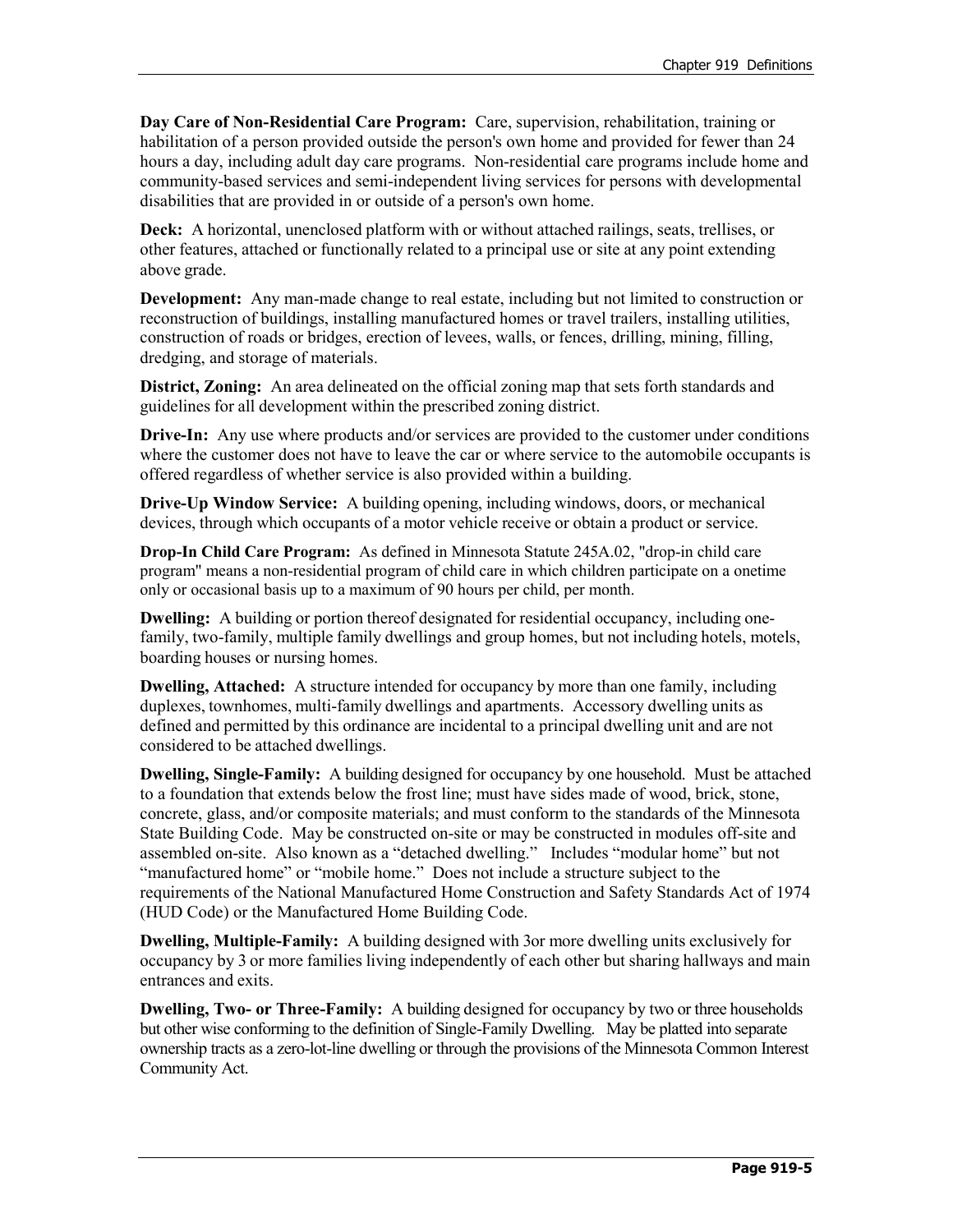**Dwelling Unit:** An area within a structure designed and constructed to be occupied by one family which includes permanent provisions for living, cooking, and sanitation. Dwelling unit does not include hotels, motels, group residential facilities, correctional facilities, nursing/convalescent home, rehabilitation centers, or other structures designed for transient residence.

**Earth-Sheltered Building:** A building constructed so that 50 percent or more of the completed structure is covered with earth. Earth covering is measured from the lowest level of livable space in residential units and of usable space in nonresidential buildings. An Earth Sheltered Building is a complete structure that does not serve just as a foundation or substructure for above-ground construction. A partially completed building shall not be considered an Earth Sheltered Building.

**Erosion:**Any process that wears away the surface of the land.

**Erosion Control:** Refers to methods employed to prevent erosion. Examples include soil stabilization practices, horizontal slope grading, temporary or permanent cover, and construction phasing.

**Essential Services:** Public or private utility systems for sewage, water, gas, electricity; voice, television and digital communications systems. These services include underground, surface, and overhead systems and all accessories thereto such as poles, towers, wires, mains, drains, vaults, culverts, laterals, sewers, pipes, catch basins, water storage tanks, conduits, cables, fire alarm boxes, traffic signals, pumps, lift stations, hydrants, and other similar features necessary for the function of the essential service. Wireless radio frequency reception and transmission antennas and support structures shall not be considered an essential service.

**Family:** Two or more people related to one another by blood, marriage, domestic partnership, adoption or legal guardianship (including foster children) that share a household, kitchen facilities and entrances to a single dwelling unit.

**Fence:** A tangible barrier constructed of any allowable material erected for the purpose of providing a boundary or as a means of protection, or to prevent uncontrolled access, or for decorative purposes (such as an ornamental gate or ornamental gates), or to screen from viewers in or on adjoining properties and streets, materials stored and operations conducted behind it

**Filling:** The act of depositing any rock, soil, gravel, sand, or other material so as to change the natural grade of the land; and/or to fill or partly fill a water body, watercourse, or wetland.

**Final Grade:** Excavation or fill of material to final plan elevation. Final grade completed as part of individual site development.

# **Final Stabilization:**

- A. All soil disturbing activities at the site have been completed and a uniform (e.g., evenly distributed, without large bare areas) perennial vegetative cover with a minimum density of 70% of approved vegetative cover for the area has been established on all unpaved areas and areas not covered by permanent structures, or equivalent permanent stabilization measures have been employed;
- B. For individual lots in residential construction by either: (a) The homebuilder completing final stabilization as specified above, or (b) the homebuilder establishing temporary stabilization including perimeter controls for an individual lot prior to occupation of the home by the homeowner and information the homeowner of the need for, and benefits of, final stabilization.

**Flood:** A general and temporary condition of partial or complete inundation of normally dry land areas from overflow of inland or tidal waves, or the unusual and rapid accumulation or runoff of surface waters from any source.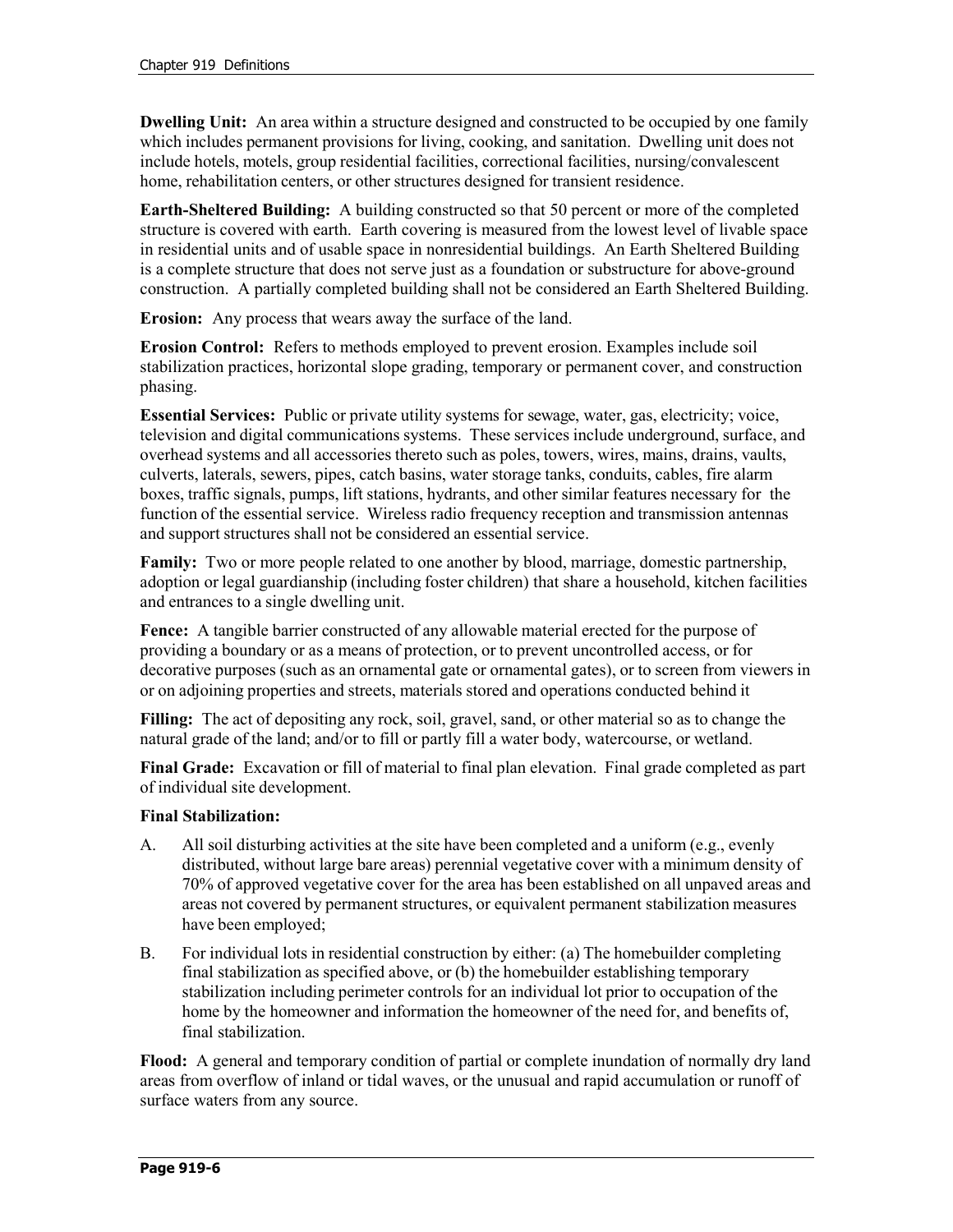**Flood Frequency:** The frequency for which it is expected that a specific flood stage or discharge may be equaled or exceeded.

**Flood Fringe:** That portion of the flood plain outside of the floodway. Flood fringe is synonymous with the term "floodway fringe" used in the Flood Insurance Study for the City of Little Canada.

**Flood Plain or Flood Prone Area:** Any land area susceptible to being inundated by water from any source (see *FLOOD*).

**Flood Profile:** A graph or a longitudinal plot of water surface elevations of a flood event along a reach of a stream or river.

**Flood-Proofing:** Any combination of structural and non-structural additions, changes or adjustments to structures which reduce or eliminate flood damage to real estate or improved real property, water and sanitary facilities, structures and their contents.

**Flood, Regional:** A flood which is representative of large floods known to have occurred generally in Minnesota and reasonably characteristic of what can be expected to occur on an average frequency in the magnitude of the 100-year recurrence interval. Regional flood is synonymous with the term "base flood" used in the Flood Insurance Study.

**Floodway:** The bed of wetland or lake and the channel of a watercourse and those portions of the adjoining flood plain which are reasonably required to carry or store the regional flood discharge.

**FloorArea:** The sum of the gross square footage of a building measured inside its exterior walls.

**Floor Area – Finished:** To qualify as finished floor area, the space shall be at or above the finished exterior grade, or in the case of lower levels, no less than 42 inches below such grade; must have heat; flooring such as carpet, vinyl, tile, wood or other similar floor covering; a ceiling and walls covered with gypsum board, plaster, or wood which is stained, painted or covered with other residential wall/ceiling covering prior to occupancy. Basements that are neither "look out" or "walk out" levels may be finished, but shall not be counted towards a minimum finished square footage calculation.

**Funeral Home:** A business that provides human funeral services, including embalming and memorial services. Crematories and mortuaries are accessory uses to a funeral home.

**Garage:** An attached or detached accessory structure for the purpose of parking vehicles.

**Garage Sale:** The sale of miscellaneous used items commonly associated with residential use. Garage sales shall not be for the sale of primarily a single commodity. The term "garage sale" includes "sidewalk sale," "yard sale," "basement sale," and "estate sale."

**Grading:** Excavation or fill of material, including the resulting conditions thereof.

**Greenhouse:** A structure, primarily of glass, in which temperature and humidity can be controlled for the cultivation or protection of plants

**Group Home:** A publicly- or privately-owned detached residential building, whether licensed by the State or not, in which unrelated individuals, possibly including their children, reside up to 24 hours per day and share facilities for cooking and laundry, for the purpose of rehabilitation or treatment. A group home is the same as an overnight care facility.

This term does not include any type of residential or non-residential facility for persons convicted of crimes, or for persons accused of crimes who are diverted to the facility before conviction; nor does it include a residential facility whose primary purpose is to treat juveniles who have violated criminal statutes relating to sex offenses or have been adjudicated delinquent on the basis of conduct in violation of criminal statutes relating to sex offenses.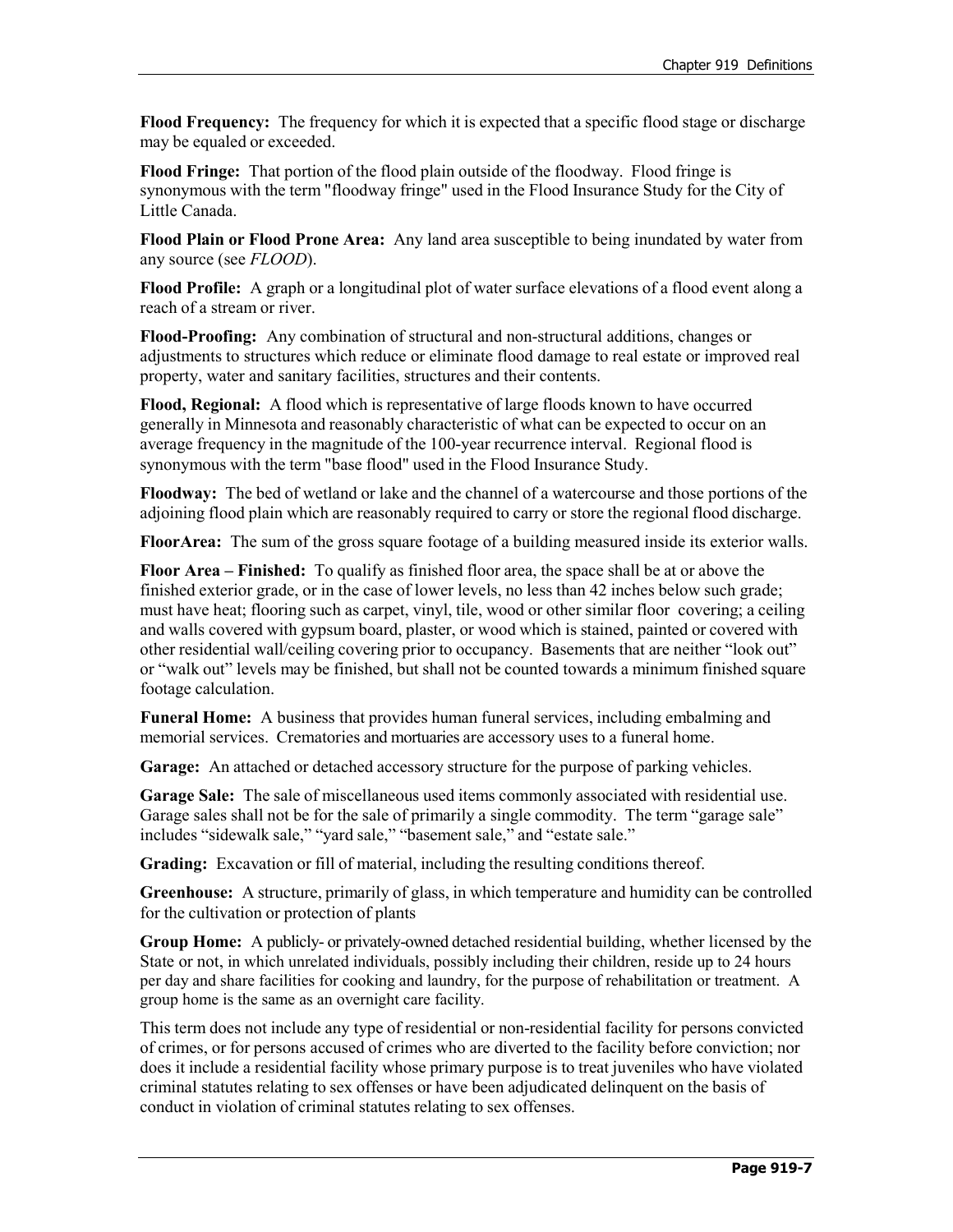**Height:** The purpose of determining the height limits in all Airport zones, the datum shall be mean sea level elevation unless otherwise specified.

**Heritage Preservation Site:** Any area, place, building, structure, lands, districts, or other objects, which have been duly designated heritage preservation sites by this Commission and the City Council.

**Home Occupation:** An occupation carried on in a dwelling unit by the resident thereof; provided that the use is limited in extent and incidental and secondary to the use of the dwelling unit for residential purposes and does not change its character.

**Hospital:** A facility providing medical, psychiatric, or surgical services for sick or injured persons primarily on an inpatient basis, including ancillary facilities for outpatient and emergency treatment, diagnostic services, training, research, and administration, and services to patients, employees, or visitors.

**Hotel or Motel:** Hotel and Motel are synonymous uses. A hotel or motel means a building or group of buildings in which sleeping accommodations are offered to the public and intended primarily for rental for temporary occupation by persons on an overnight basis, not including bed and breakfast establishments or a rooming house. Such uses may include microwaves and refrigerators for each guest unit.

**Housing with Services Establishment:** As defined under Minnesota Statute 144D, an establishment providing sleeping accommodations to one or more adult residents, at least 80 percent of which are 55 years of age or older, and offering or providing for a fee one or more regularly scheduled health-related services or two or more regularly scheduled supportive services, whether offered or provided directly by the establishment or by another entity arranged for by the establishment; or an establishment that registers under section MS 144D.025.

Housing with services establishment does not include:

- a. A nursing home licensed under Minnesota Statute 144A;
- b. A hospital, certified boarding care home, or supervised living facility licensed under sections [144.50](https://www.revisor.leg.state.mn.us/statutes?id=144.50#stat.144.50) to [144.56;](https://www.revisor.leg.state.mn.us/statutes?id=144.56#stat.144.56)
- c. A board and lodging establishment licensed under Minnesota Statute 157 or 245B;
- d. A board and lodging establishment which serves as a shelter for battered women or other similar purpose;
- e. A family adult foster care home licensed by the Department of Human Services;
- f. Private homes in which the residents are related by kinship, law, or affinity with the providers of services;
- g. Residential settings for persons with developmental disabilities in which the services are licensed under Minnesota Rules, parts 9525.2100 to 9525.2140;
- h. A home-sharing arrangement such as when an elderly or disabled person or singleparent family makes lodging in a private residence available to another person in exchange for services or rent, or both;
- i. A duly organized condominium, cooperative, common interest community, or owners' association of the foregoing where at least 80 percent of the units that comprise the condominium, cooperative, or common interest community are occupied by individuals who are the owners, members, or shareholders of the units; or
- j. Services for persons with developmental disabilities that are provided under Minnesota Statute 245B.

**Household:** Any number of individuals living together on the premises as a single housekeeping unit, as distinguished from a group occupying a boarding house, lodging house or hotel as defined herein. A family is a household but not every household is a family.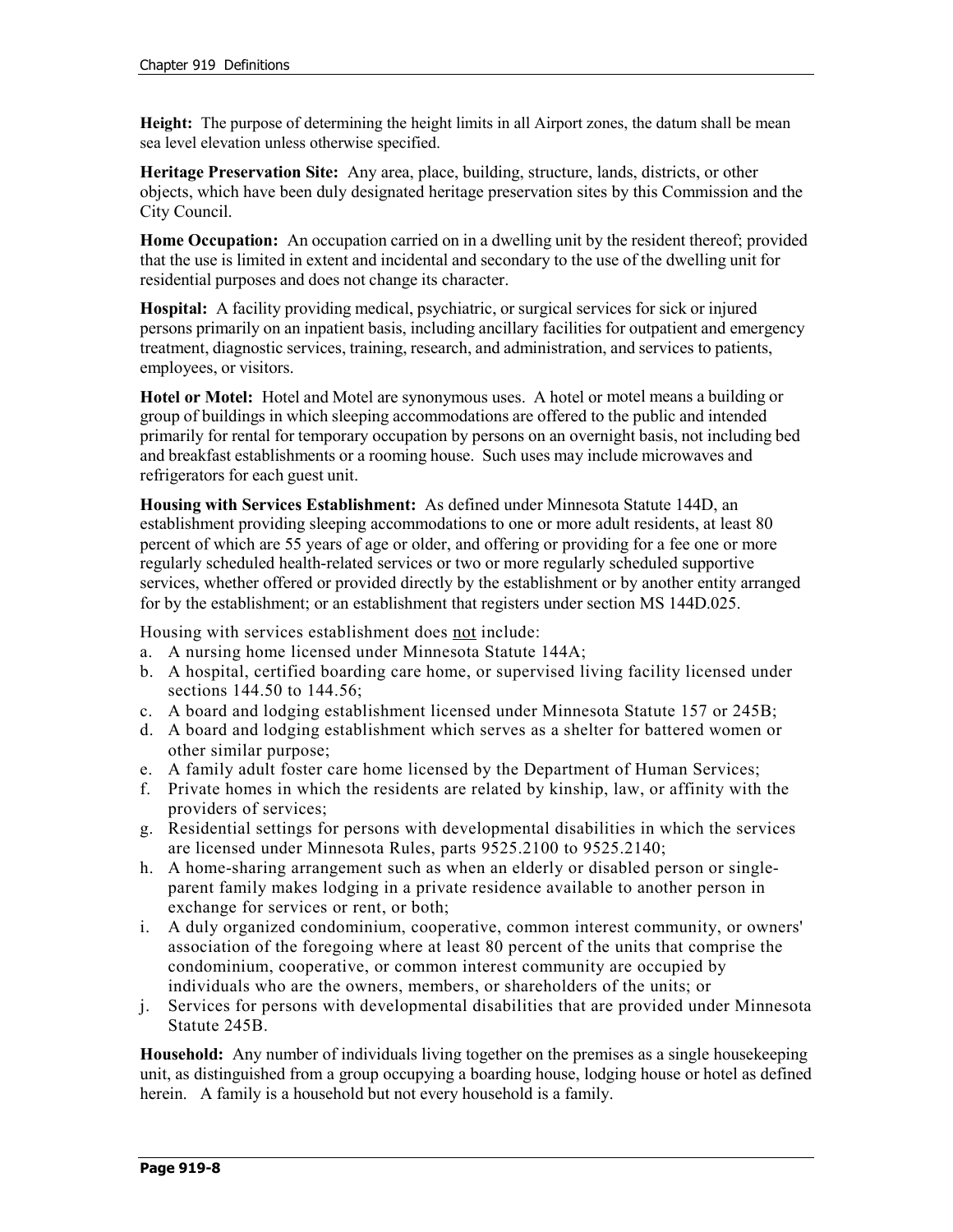**Impervious Surface:** The area of a lot occupied by a constructed hard surface that either prevents or retards the entry of water into the soil and causes water to run off the surface in greater quantities and at an increased rate of flow than prior to development. Examples include but are not limited to decks with one-fourth (1/4) inch spacing or less; decks with a surface underneath that is impervious; concrete patios; bituminous patios; landscaping rocks over plastic liners; courts (sport and tennis); sand boxes with liners; roofs; structures; paved driveways and other driveway surfaces (crushed bituminous, concrete, gravel, other rock, packed dirt, etc); landscape beds with linings; and concrete sidewalks. Exceptions include the following topics: wood decks with onefourth (1/4) inch spacing or more with pervious material underneath the deck; driveway and sidewalks constructed of pavers provided proof of proper installation is provided; wood chip sidewalks; and retaining walls.

**Kennel, Commercial:** A business for boarding, breeding, raising, grooming, selling, training or other animal husbandry for dogs, cats or other domestic animals.

**Land Reclamation:** The reclaiming of land by the importation, depositing, or grading of soils in excess of 400 cubic yards so as to elevate the grade.

**Landscaping / Nursery Business:** A retail business devoted to the growth, display, and/or sale of plants, shrubs, trees; and/or landscaping materials and services.

**Little Free Library:** A weather-resistant box with a door, used as an informal book donation and lending device, mounted on a post and installed in a yard.

**Lot of Record:** A parcel of land, whether subdivided or otherwise legally described, as of the effective date of this ordinance, or approved by the City as a lot subsequent to such date and which is occupied by or intended for occupancy by one principal building or principal use together with any accessory buildings and such open spaces as required by this ordinance and having its principal frontage upon a street.

Lot: Land occupied or to be occupied by a building and its accessory buildings, together with such open spaces as are required under the provisions of this zoning regulation, having not less than the minimum area required by this zoning ordinance for a building site in the district in which such lot is situated and having its principal frontage on a street or a proposed street approved by the Council.

**Lot Line, Front**: A boundary of a recorded land parcel that runs along an existing or dedicated public street but not an alley. If the lot is at the intersection of two streets, the shorter of the two exterior lot lines is the front lot line.

**Lot, Substandard:** A lot or parcel of land for which a deed has been recorded in the Office of the County Recorder upon or prior to the effective date of this chapter which does not meet the minimum lot area, structure setbacks or other dimensional standards of this chapter.

**Manufactured (Mobile) Home:** A structure transportable in one or more sections which in the traveling mode is 8 body feet or more in width or 40 body feet or more in length, or, when erected on site, is 320 or more square feet and which is built on a permanent chassis and designed to be used as a dwelling with or without a permanent foundation when connected to the required utilities, and includes the plumbing, heating, air conditioning, and electrical systems contained in it, and which complies with the Manufactured Home Building Code.

**Manufactured Home Community:** A contiguous parcel of land which has been designed and developed for the placement of manufactured homes on a permanent basis.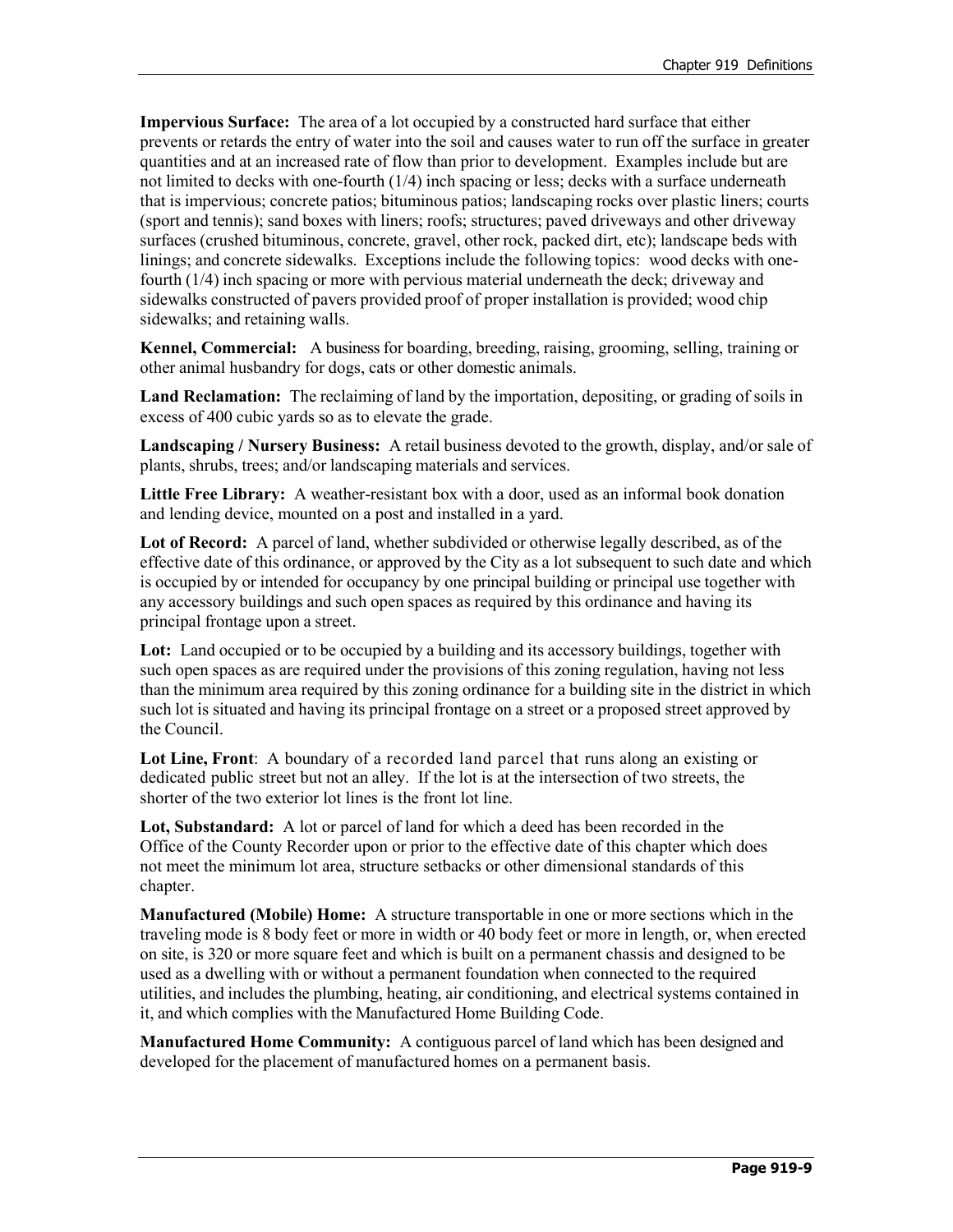**Mean Ground Level:** The elevation established for the purpose of regulating the number of stories and the height of buildings. Grade shall be the mean level of the finished surface of the ground adjacent to the exterior walls of the buildings.

**Metes and Bounds:** A method of property description by means of their direction and distance from an easily identifiable point.

**Mobile Home:** See Manufactured Home.

**Modular Home:** A non-mobile housing unit that is basically fabricated at a central factory and transported to a building site where final installations are made, permanently affixing the module to the site.

**Motor Home:** "Motor home" means a motor vehicle designed to provide temporary living quarters. A motor home has a living unit built into, integral to, or permanently or temporarily attached to the chassis of a motor vehicle. This includes a sleeping unit added to the bed of a pick-up truck. "Motor home" is also defined in Statute 168.002, Subdivision 17.

**National Pollutant Discharge Elimination System (NPDES**)**:** The program for issuing, modifying, revoking, reissuing, terminating, monitoring, and enforcing permits under the Clean Water Act (Sections 301, 318, 402, and 405) and United States Code of Federal Regulations Title 33, Sections 1317, 1328, 1342, and 1345.

**New Construction:** For the purposes of determining insurance rates, structures for which the start of construction commenced on or after the effective date of an initial Flood Insurance Rate map or after December 31, 1974, whichever is later, and includes any subsequent improvements to such structures. For floodplain management purposes, "new construction" means structures for which the start of construction commenced on or after the effective date of a floodplain management regulation adopted by a community and includes any subsequent improvements to such structures.

**Non-Conforming Building or Structure:** A structure or building, the size, dimensions, or location of which was lawful prior to [effective date of this ordinance] or on the effective date of any amendment to this ordinance, but that fails by reason of such adoption or amendment to conform to the requirements of this ordinance.

**Non-Conforming Use:** Any use lawfully being made of any land, building, or structure not otherwise abandoned, existing on [effective date of this ordinance] or on the effective date of any amendment of this Ordinance, that does not comply with the use regulations of this Ordinance or the amendment.

**Nursing Home:** A facility that provides nursing services and custodial care on a 24-hour basis for two or more unrelated individuals outside of their homes, who for reasons of illness, physical infirmity or advanced age, require such services, but not including hospitals, clinics or similar institutions.

**Obstruction:** (in relation to flood plains): Any dam, wall, wharf, embankment, levee, dike, pile, abutment, projection, excavation, channel modification, culvert, building, wire, fence, stockpile, refuse, fill, structure, or matter in, along, across, or projecting into any channel, watercourse, or regulatory flood plain which may impede, retard, or change the direction of the flow of water, either in itself or by catching or collecting debris carried by such water.

**Office:** A building that provides work space for professional, financial, administrative, clerical, and similar services. Also known as an "office building."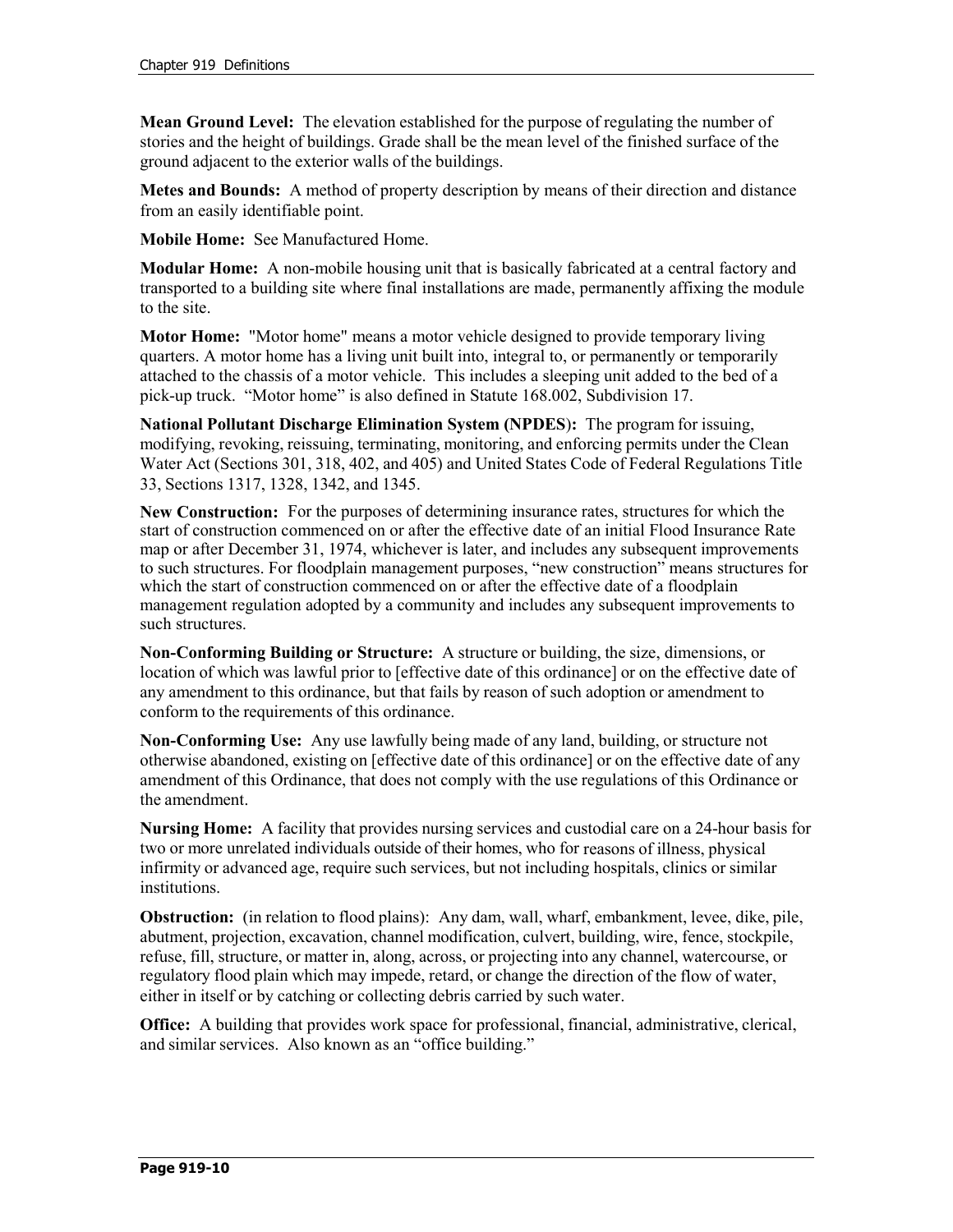**Office-Showroom Building:** A building in which at least 20 percent of the floor space is devoted to office activities, the remainder being used for either warehousing, display, light manufacturing, or research and testing. Floor to ceiling joist heights in the warehouse would be not more than 14 feet.

**Office-Warehouse Building:** An industrial building that is primarily devoted to the temporary storage and distribution of goods but includes a small percentage of its space for office work related to the warehouse. Floor to ceiling joist heights in the warehouse would exceed 14 feet.

**On-Site Waste Water Management System:** A septic tank and soil absorption system or other individual or cluster type sewage treatment system.

**Open Space:** An area on a lot not occupied by any structure or impervious surface.

**Ordinary High Water:** The boundary of public waters which may include wetlands, and shall be an elevation delineating the highest water level which has been maintained for a sufficient period of time to leave evidence upon the landscape, commonly that point where the natural vegetation changes from predominantly aquatic to predominantly terrestrial. For watercourses, the ordinary high-waterlevel is the elevation of the top of the bank of the channel. For reservoirs and flowages, the ordinary high-waterlevel isthe operating elevation of the normal summer pool.

**Outdoor Storage:** The keeping, in an un-roofed area, of any goods, junk, material, merchandise, or vehicles in the same place for more than 24 hours. This shall not include the display of vehicles for sale in a new or used car sales lot. Such activities may be the principal use of the land or as an accessory use to another principal use.

**Overnight Care Facility:** See Group Home.

**Park:** Land and related buildings owned by the government for public recreation.

**Parking:** The act of keeping a passenger vehicle as defined herein on an approved parking space, properly surfaced, for a temporary period of time. (new off-road parking definition)

**Parking Island:** Landscaped areas within parking lots used to separate parking areas and to soften the overall visual impact of a large parking area from adjacent properties.

**Paved:** A parking space or storage space which is surfaced with only the following materials: Asphalt, concrete, and natural or man-made paving stones such as brick, granite, or concrete pavers, provided such pavers have a flat surface area of no less than nine square inches. (new offroad parking definition)

**Performance Standard:** Criterion established to control and limit the impacts generated by, or inherent in, uses of land or buildings. The term "performance standard" shall be synonymous with "finishing standard."

**Permanent Cover:** Final site stabilization. Examples include grass, gravel, asphalt, and concrete.

**Permitted Use:** A use which may be lawfully established in a particular district or districts, provided it conforms with all requirements, regulations, and performance standards (if any) of such districts.

**Person:** Includes any individuals, corporation, partnership, association, or any other entity, including state and local governments and agencies.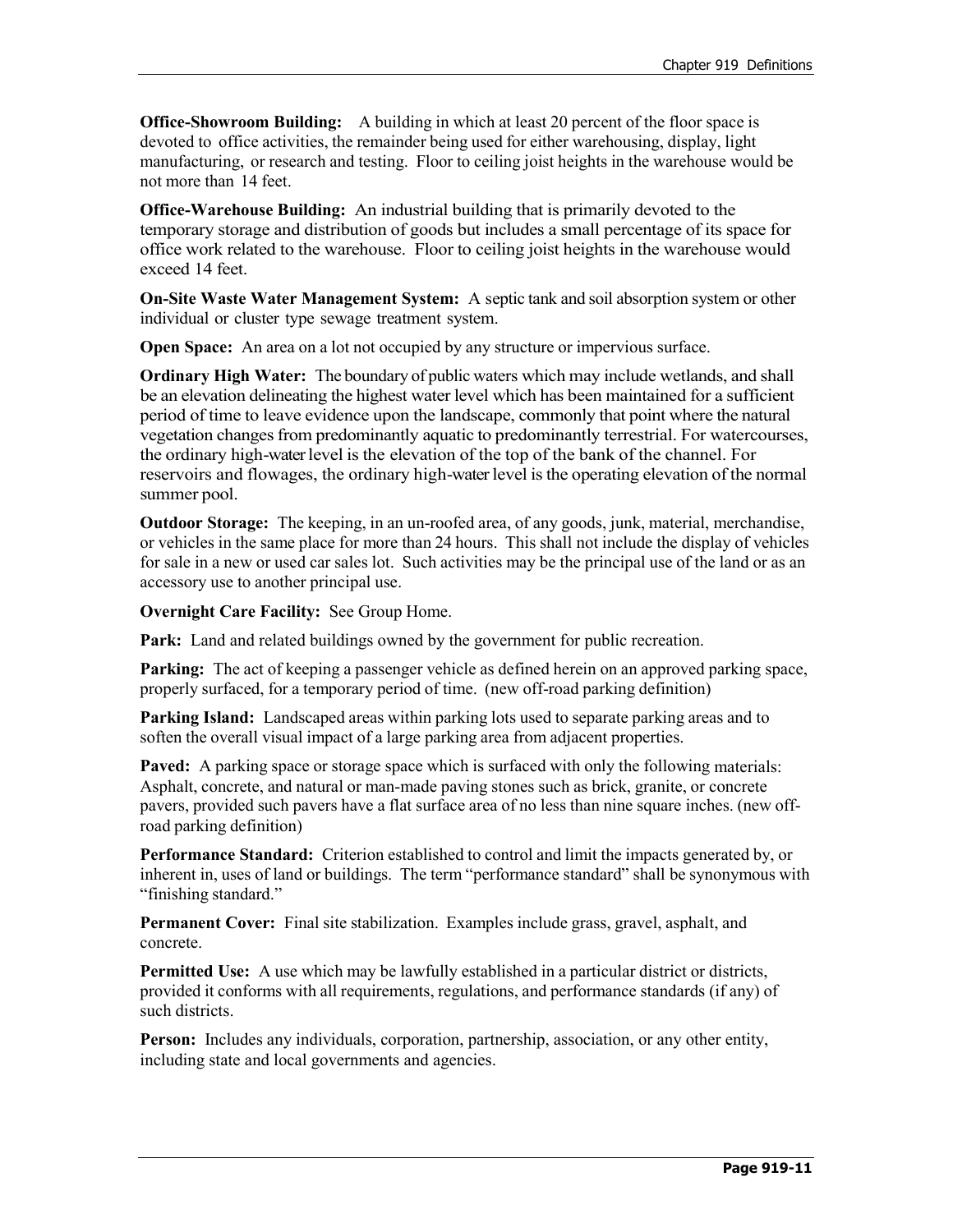**Personal Services:** Establishments that primarily engage in providing services generally involving the care of the person or person's possessions. Personal services may include but are not limited to: laundry and dry-cleaning services, barber shops, beauty salons, health and fitness studios, music schools, informational and instructional services, tanning salons, and portrait studios.

**Place of Public Worship:** A building, together with its accessory buildings and uses, where people regularly assemble for religious worship and which building, together with its accessory buildings and uses, is maintained and controlled by a religious body organized to sustain public worship.

**Public Waters:** Any waters as defined in Minnesota Statutes, section 103G.005, Subd. 15, 15a.

**Reach: (**in relation to flood plains): A hydraulic engineering term to describe a longitudinal segment of a stream or river influenced by a natural or man-made obstruction. In an urban area, the segment of a stream or river between two consecutive bridge crossings would most typically constitute a reach.

**Recycling and Salvage Center:** A facility engaged solely in the storage, processing, resale, or reuse of recyclable and recovered materials.

**Recreational Camping Vehicle:** As defined in Statute 327.14, Subd. 7, (a) any vehicular, portable structure built on a chassis, designed to be used as a temporary dwelling for travel, recreational, and vacation uses; (b) any structure designed to be mounted on a truck chassis for use as a temporary dwelling for travel, recreation, and vacation; (c) any portable, temporary dwelling to be used for travel, recreation, and vacation, constructed as an integral part of a self-propelled vehicle; and (d) any folding structure, mounted on wheels and designed for travel, recreation, and vacation use. See also Motor Home.

**Registered Land Survey:** A survey map of registered land designed to simplify a complicated metes and bounds description, designating the same into a tract or tracts by registered land survey number. (M.S. § 508.47)

**Regulatory Flood Protection Elevation:** The regulatory flood protection elevation shall be an elevation no lower than one foot above the elevation of the regional flood plus any increases in flood elevation caused by encroachments on the flood plain that result from designation of a floodway.

**Residential Care Program or Facility:** A program that provides 24-hours-per-day care, supervision, food, lodging, rehabilitation, training, education, habilitation, or treatment outside a person's own home, including a program in an intermediate care facility for four or more persons with developmental disabilities. Residential programs include home and community-based services for persons with developmental disabilities that are provided in or outside of a person's own home.

This term does not include any type of residential facility for persons convicted of crimes, or for persons accused of crimes who are diverted to the facility before conviction; nor does it include a residential facility whose primary purpose is to treat juveniles who have violated criminal statutes relating to sex offenses or have been adjudicated delinquent on the basis of conduct in violation of criminal statutes relating to sex offenses.

**Residential Specialty Shops:** Antiques and collectibles shops, including rare coin and rare book dealers; art, craft and hobby shops, including instruction; gifts, novelty and souvenir shops; interior decorating studios; jewelry shops; tailoring and custom clothing shops; tea rooms.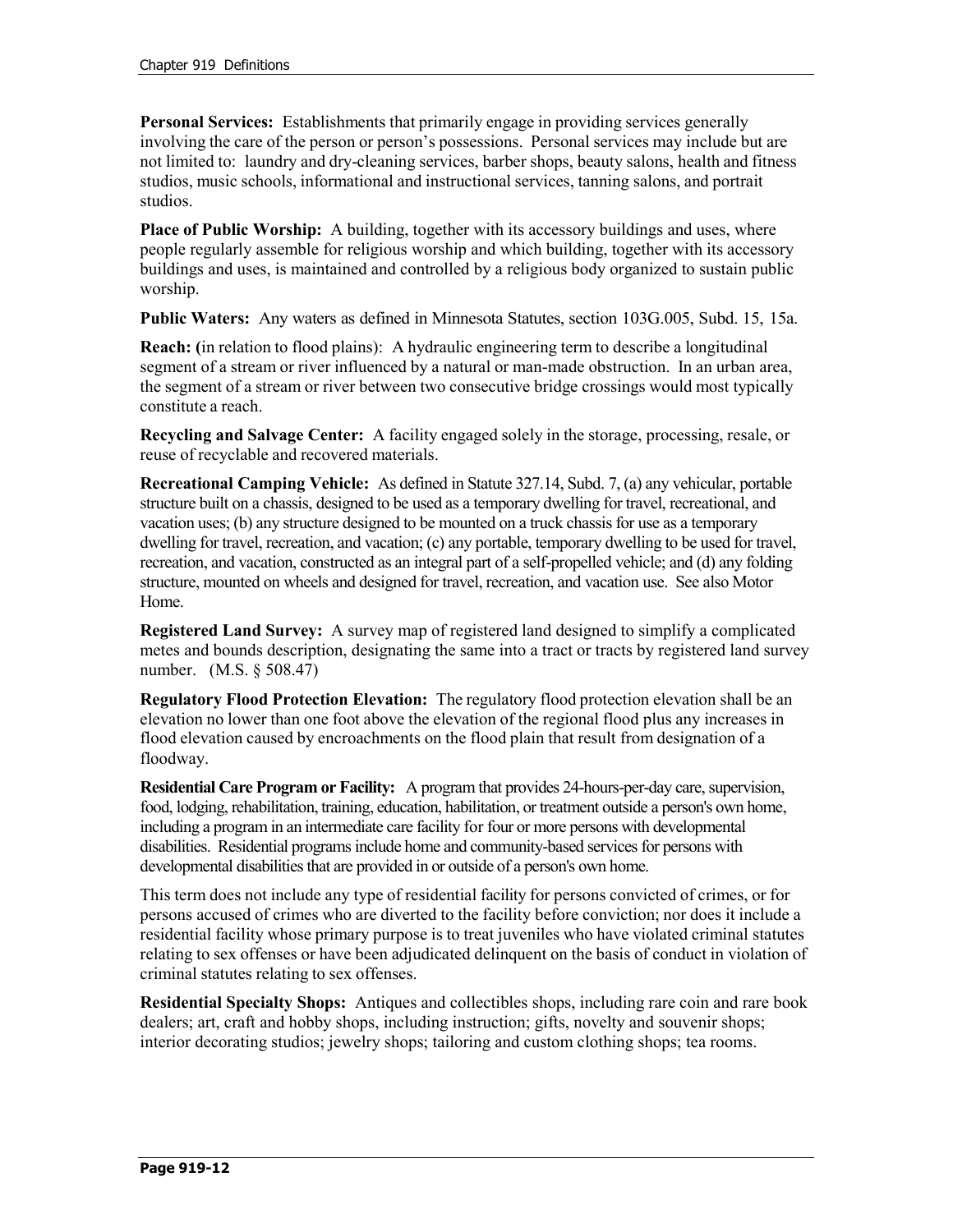**Restaurant:** A business where meals or prepared food, including beverages and confections, are served to customers for consumption on or off the premises. Such a facility may include indoor and outdoor seating and/or drive through services. At least 50 percent of the gross revenue shall be obtained directly through the sale of food.

**Restaurant, Convenience Food:** A restaurant in which customers place orders at a counter and the meal is typically delivered before they sit at a table. These facilities often include drive-up window service.

**Restaurant, Drive-In Service:** A restaurant in which customers stay in their cars and are served food in the parking lot. Commonly known as a "drive-in."

**Retail Business:** An establishment primarily engaged in the sale of goods and materials to the general public not otherwise specifically defined in code.

**Root Zone:** The area inside the drip line of a tree that contains its roots.

**Runway:** Any surface of the airport which is specifically designated and used for the landing and/or take-off of aircraft.

**Salvage Yard, Vehicle:** A business in which inoperable motor vehicles are stored outdoors while they await dismantling, crushing or stripping for parts.

**Sanitary Sewer System:** Pipelines or conduits, pumping stations, and force main, and all other construction, devices, appliances, or appurtenances used for conducting sewage or industrial waste or other wastes to a point of ultimate disposal.

**Sediment Control:** Measures and methods employed to prevent sediment from leaving the site. Sediment control practices include but are not limited to silt fences, sediment traps, earth dikes, drainage swales, check dams, subsurface drains, pipe slope drains, storm drain inlet protection, and temporary or permanent sedimentation basins.

**Self-Storage Facility:** A building or group of buildings that contains equal or varying sizes of individual, compartmentalized, and controlled access stalls or lockers for the storage of residential or commercial customer's goods or wares.

**Semi-Public Use:** The use of land by a private, nonprofit organization to provide a public service that is ordinarily open to some persons outside the regular constituency of the organization.

**Seniors Housing:** A multiple-family structure or cluster of detached single-family structures designed for and restricted to occupants who are at least 55 years of age. The facility may include common areas for the congregation of occupants for activities or meals. The facility may include independent living, assisted living and/or memory care housing and related facilities.

**Setback:** The horizontal distance between a structure and the perimeter of the parcel on which it is located. A setback is a minimum distance and not the same as a Build-to Line, but houses along a street are expected to match the average of adjacent houses' front yard setbacks.

**Shore Impact Zone:** Land located between the ordinary high water level of a public water and a line parallel to it at a setback of 50 percent of the structure setback.

**Shoreland:** Land located within the following distance from public waters: 1,000 feet from the ordinary high-water level of a lake, pond or flowage; and 300 feet from a river or stream, or the landward extent of a floodplain designated by ordinance on a river or stream, whichever is greater. The limits of Shorelands may be reduced whenever the waters involved are bounded by topographic divides which extend landward from the waters or lesser distances and when approved by the Commissioner.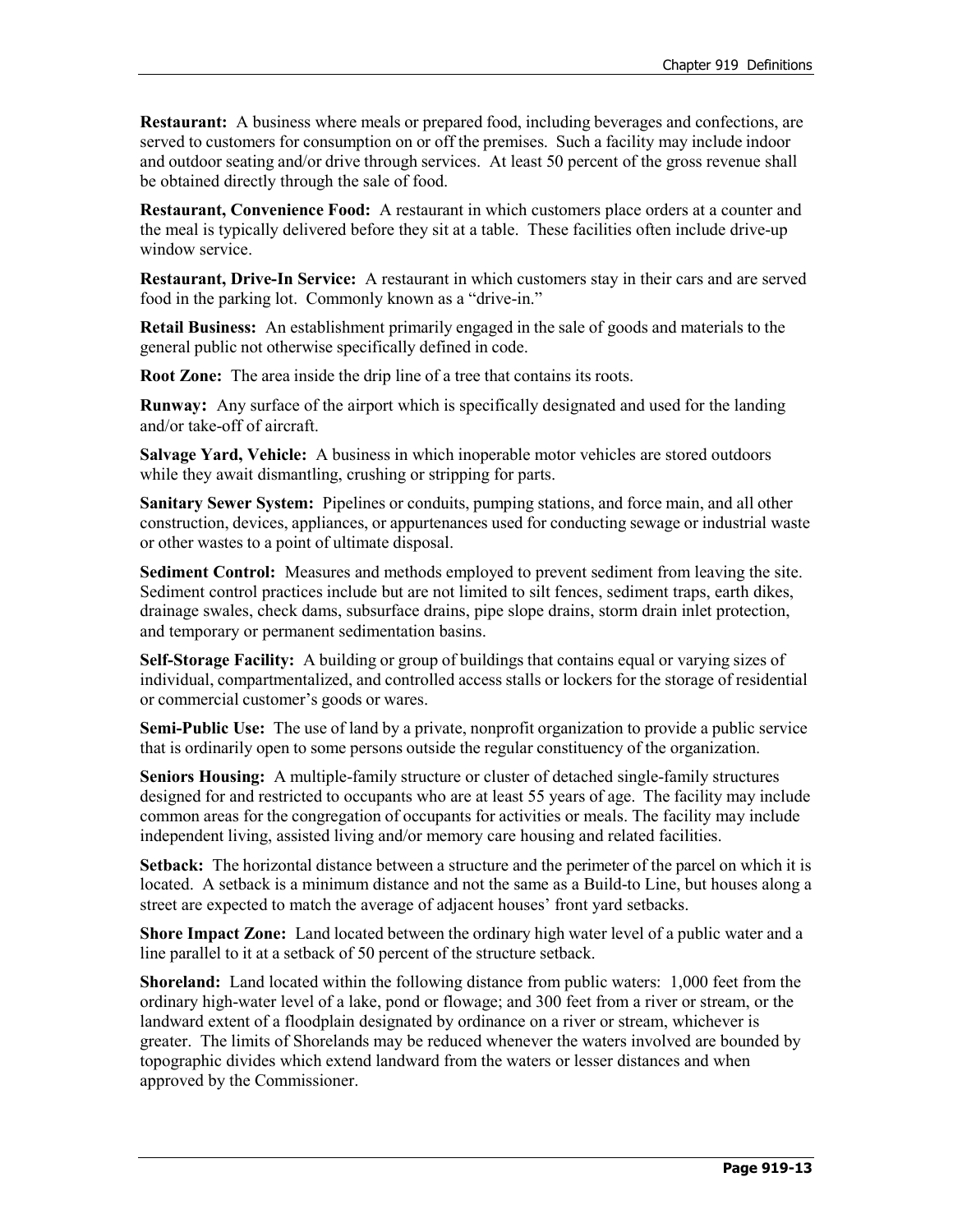**Site Plan:** A scaled drawing that depicts existing and proposed physical improvements including parcel boundaries, easements, topography, natural features and nearby off-site conditions. Usually submitted to the City as part of an application for a land development or a building permit.

**Sketch Plan:** An informal drawing, not submitted as an application, that depicts a potential site plan or plat, used by applicants for preliminary discussions and reviews with City staff.

**Slope:** Means the degree of deviation of surface from the horizontal, usually expressed in percent or degrees.

**Solar Energy System:** A set of devices whose primary purpose is to collect solar energy and convert and store it for useful purposes including heating and cooling buildings or other energyusing processes, or to produce generated power by means of any combination of collecting, transferring, or converting solar-generated energy.

**Special Flood Hazard Area:** The land in the floodplain within a community subject to a 1% or greater chance of flooding in any given year. The area may be designated as Zone A on the FHBM. After detailed ratemaking has been completed in preparation for publication of the flood insurance rate map, Zone A usually is refined into Zones A, AO, AH, A1-30, AE, A99, AR, AR/A1-30, AR/AE, AR/AO, AR/AH, AR/A, VO, or V1-30, VE, or V. For purposes of these regulations, the term Special Flood Hazard Area is synonymous in meaning with the phrase Area of Special Flood Hazard.

**Stabilization:** The exposed ground surface has been covered by appropriate materials such as mulch, staked sod, riprap, wood fiber blanket, or other material that prevents erosion from occurring. Grass seeding is not stabilization.

**Start of Construction:** The first land-disturbing activity associated with a development, including land preparation such as clearing, grading, excavation and filling.

**Steep Slope:** Land where agricultural activity or development is either not recommended or described as poorly suited due to slope steepness and the site's soil characteristics, as mapped and described in available county soil surveys or other technical reports, unless appropriate design and construction techniques and farming practices are used in accordance with the provisions of this ordinance. Where specific information is not available, steep slopes are lands having average slopes over 12 percent, as measured over horizontal distances of 50 feet or more, which are not bluffs.

**Storm Shelter:** An accessory building specifically designed and used for the protection of life from weather events.

**Storm Water:** Defined under Minn. R. 7077.0105, subp. 41(b), and includes precipitation runoff, storm water runoff, snow melt runoff, and any other surface runoff and drainage.

**Storm Water Pollution Prevention Program (SWPPP):** A program for managing and reducing storm water discharge that includes erosion prevention measures and sediment controls that, when implemented, will decrease soil erosion on a parcel of land and decrease off-site non-point pollution.

**Stormwater Treatment Practices:** Measures, either structural or nonstructural, that are determined to be the most effective and practical means of preventing or reducing point source or non-point-source pollution inputs to stormwater runoff and water bodies.

**Story:** That portion of a building included beneath the upper surface of a floor and upper surface of the floor next above, or 14 feet, whichever is less, except that the topmost story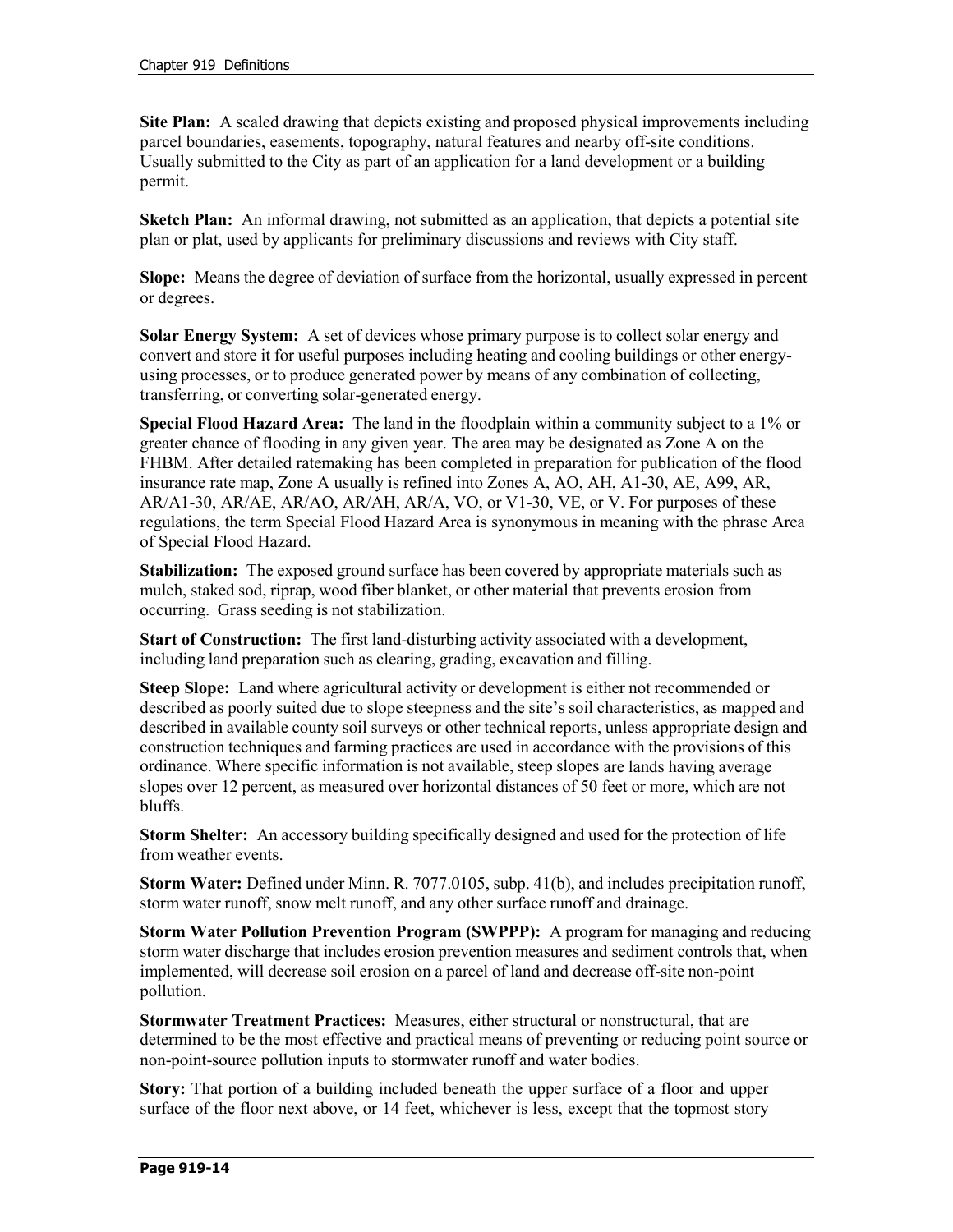shall be that portion of a building included between the upper surface of the topmost floor and the ceiling or roof above. If the finished floor level directly above a basement or cellar, or unused under floor space is more than 6 feet above grade, more than 50 percent of the total perimeter, or is more than 12 feet above grade at any point, such basement, cellar, or unused under floor space shall be considered a story.

**Structure:** Anything constructed, installed, or portable, the use of which requires a location on a parcel of land. This includes a fixed or movable building which can be used for residential, business, commercial, or office purposes, either temporarily or permanently. "Structure" also includes, but is not limited to, swimming pools, tennis courts, signs, sheds, docks, and similar accessory construction. For floodplain management purposes, a walled and roofed building, including gas or liquid storage tanks, that is principally above ground. The term includes recreational vehicles and travel trailers on site for more than 180 days. For floodplain management purposes, a walled and roofed building, including gas or liquid storage tanks, that is principally above ground.

**Structure, Permanent:** A structure that is attached to frost-free footings.

**Subdivision:** Any real estate, wherever located, improved or unimproved, which is divided or proposed to be divided for the purpose of sale or lease, including sales or leases of any timeshare interest, unit in a common interest community, or similar interest in real estate.

#### **Substantial Improvement:**

- 1. Any repair, reconstruction or improvement of a structure, the cost of which equals or exceeds 50 percent of the market value of the structure either:
	- (a) Before the improvement or repair is started; or
	- (b) If the structure has been damaged, and is being restored, before the damage occurred.
- 2. For the purposes of this definition, "Substantial Improvement" is considered to occur when the first alteration of any wall, ceiling, floor, or other structural part of the building commences, whether or not that alteration affects the external dimensions of the structure regardless of the actual work performed. The term does not, however, include either:
	- (a) Any project for improvement of a structure to comply with existing state or local health, sanitary, or safety code specifications which are solely necessary to assure safe living conditions; or
	- (b) Any alteration of a historic structure, provided that the alteration will not preclude the structure's continued designation as a historic structure.

**Surface Water:** All streams, lakes, ponds, marshes, wetlands, reservoirs, springs, rivers, drainage systems, waterways, watercourses, and irrigation systems whether natural or artificial, public or private.

**Swimming Pool:** A structure, whether above or below grade level, designed to hold water more than 24 inches deep to be used for recreational purposes

**Tea Room:** The serving of limited food and beverage items that do not involve the preparation by cooking or processing on the premises.

**Telecommunications Tower:** Any structure that is designed and constructed primarily for the purpose of supporting one or more antennas.

**Townhouse:** A dwelling unit attached by party walls to other units and oriented so that all exits open to the outdoors and having no other dwellings directly above or below it Sometimes known as a row house. Arranged in structures having 3 to 12 dwelling units, which may face the same direction or may be back-to-back. May be for-rent or for-sale.

**Travel Trailer:** A unit on wheels that is designed for temporary living quarters and designed to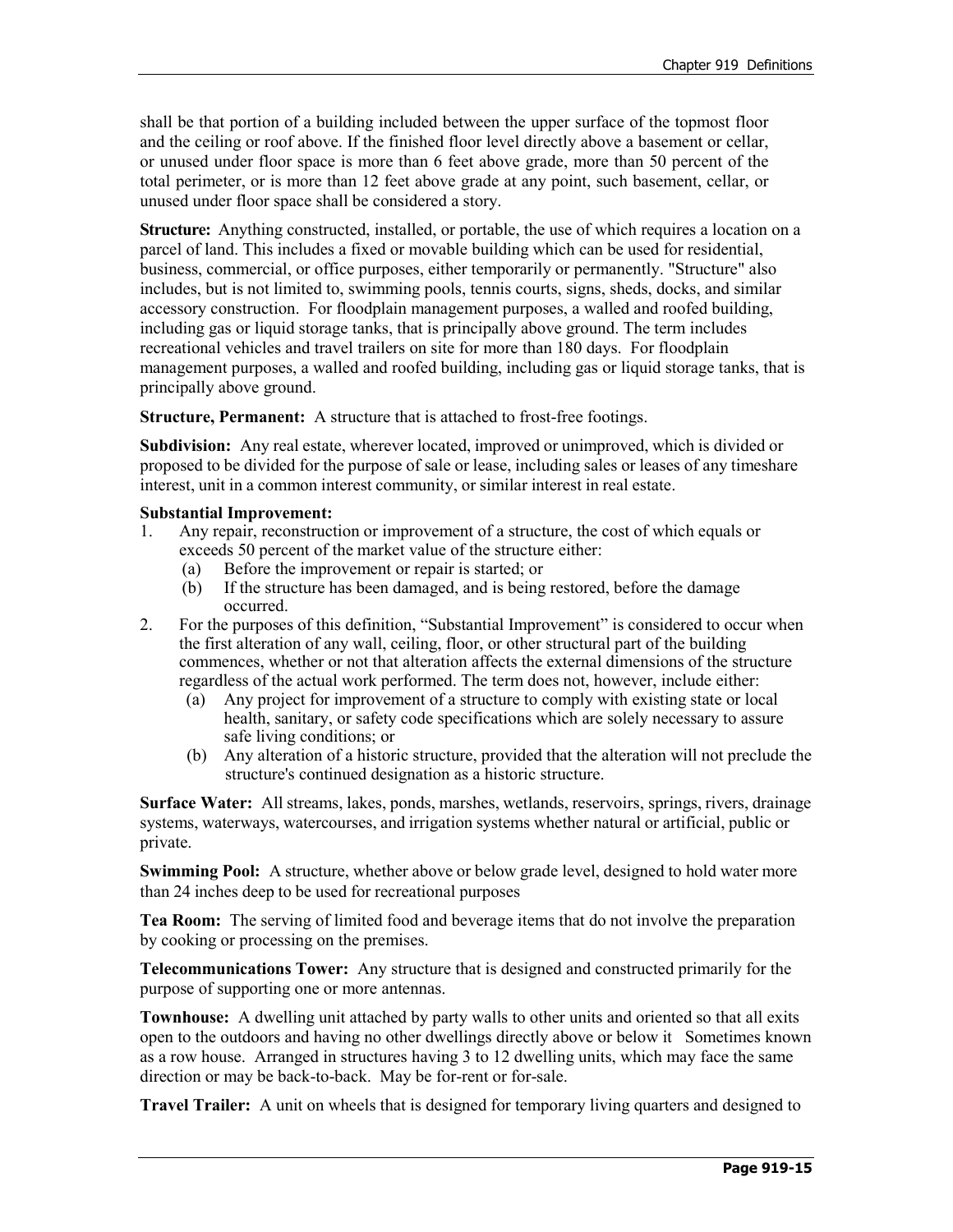be towed by a motor vehicle.

**Trash Handling and Recycling Collection Area:** An area designated for the accumulation, storage and pick-up of refuse and recyclable material associated with multi- family home sites, civic and institutional uses, office uses, commercial uses, and industrial uses. This definition does not include trash and recycling containers associated with single family dwellings, or townhome units which do not utilize a communal location for trash and recycling.

**Ornamental:** A small tree that has high visual impact typically grown for the beauty of its foliage and flowers rather than its functional reasons.

**Tree, Specimen:** Any canopy tree with a DBH of 36 inches or more and any understory or ornamental tree with a DBH of 10 inches or more that is not exempted as a specimen tree by this ordinance.

**Tree, Overstory:** A tree that has an expected height at maturity of greater than 30 feet.

**Traffic Sight Triangle:** An area on the ground beginning at the intersection of the projected curb lines of two intersecting streets, thence 25 feet along one property line, thence diagonally to a point 25 feet from the point of beginning on the other property line, thence to the point of beginning.

**Truck or Freight Terminal:** A use where buses, trucks, and cargo are stored, where loading and unloading is carried on regularly, and where minor maintenance of these types of vehicles is performed.

**Upland:** Means all lands at an elevation above the ordinary high water mark.

**Use:** The purpose or activity for which the land or building thereon is designated, arranged, or intended, or for which it is occupied, utilized, or maintained, and shall include the performance of such activity as defined by the performance standards of this ordinance.

**Use, Principal:** The main use of land or buildings as distinguished from subordinate or accessory uses.

**Utilities, Major:** Major utilities shall include the following:

- (A) Public infrastructure services providing regional or community-wide service that entail the construction of new buildings or structures such as waste treatment plants, potable water treatment plants, solid waste facilities, and electrical substations;
- (B) Commercial wind energy conversion systems (public or private).

**Variance:** An exception by board action from the literal provisions of the zoning ordinance on a case-by-case basis.

**Vegetation, Native:** Any indigenous tree, shrub, ground cover or other plant adapted to the soil, climatic, and hydrographic conditions occurring on the site.

**Vehicle, Emergency:** For the purpose of evaluating vehicles which may be parked in residential areas, the term emergency vehicle shall include ambulances, police and sheriff's department vehicles, fire protection vehicles, emergency towing vehicles, and other law enforcement vehicles.

**Vehicle, Passenger:** A vehicle capable of moving under its own power which is licensed and operable for use on public roadways, and shall include the following vehicles: Passenger automobiles, pick-up trucks and sport-utility vehicles of less than 9,000 pounds gross vehicle weight, pick-up trucks and sport-utility vehicles of between 9,000 pounds and 13,000 pounds with no visible commercial messages, commuter vans of a capacity up to 16 persons, and motorcycles.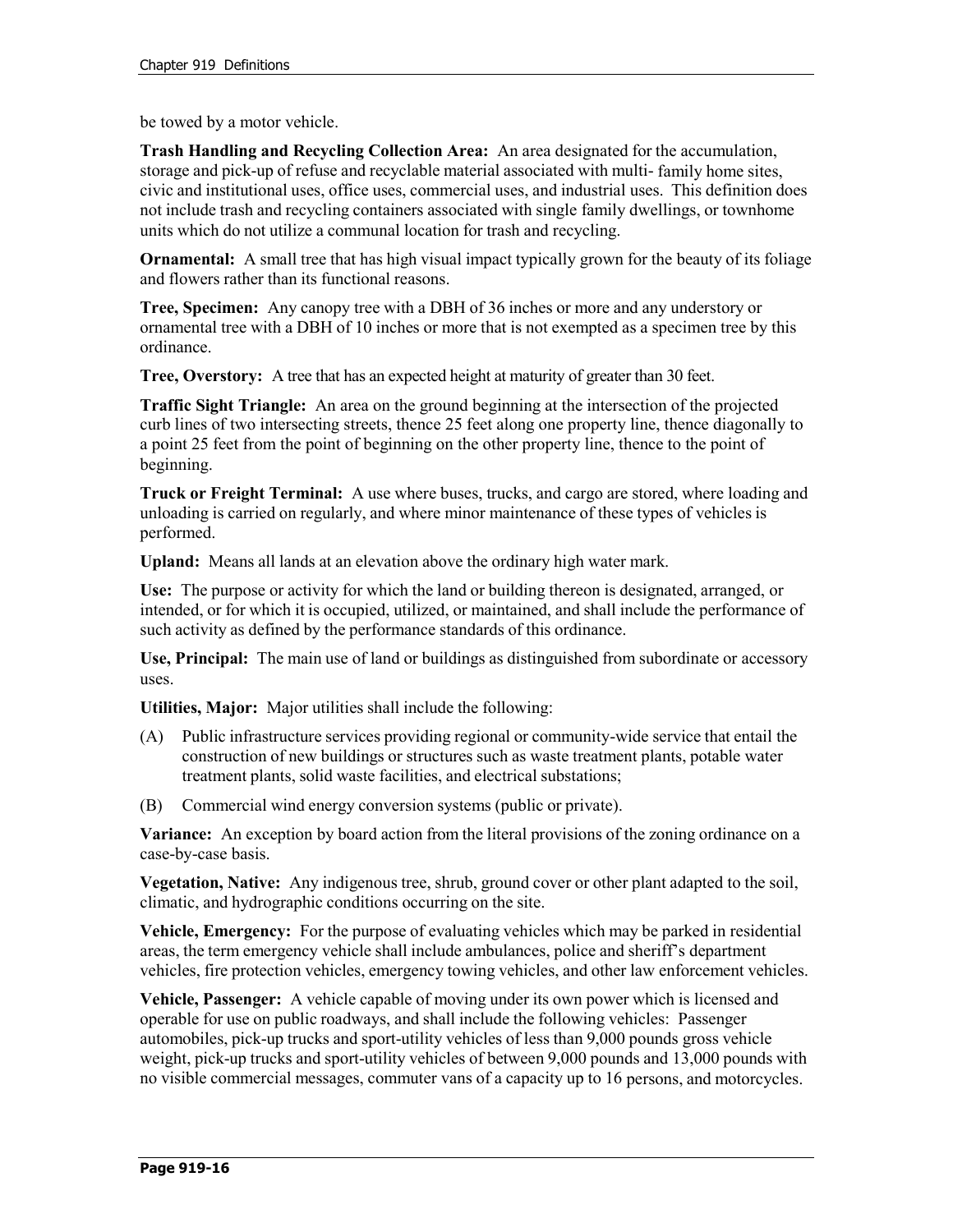### **Vehicle, Recreational:**

- (A) A vehicle that is used primarily for recreational or vacation purposes, and which is licensed and operable for use on public roadways, whether self-propelled, carried on, or towed behind a self-propelled vehicle.
- (B) Operable recreational equipment that is not licensed for used on the public roadway, but used off-road, such as all-terrain vehicles, boats, off-road motorcycles, race vehicles, snowmobiles, or similar equipment. Such equipment shall be properly licensed if the State of Minnesota provides for such licensing.
- (C) Licensed, operable trailers which may be used to tow recreational equipment, whether such trailers are loaded or unloaded, including utility trailers. Where a trailer is loaded with recreational equipment, such trailer and equipment shall be considered to be one piece of equipment for the purposes of this section

**Vehicle, Large Commercial:** A vehicle used for commercial purposes which is a semi-tractor and/or semi-trailer, dump truck, or any other commercial vehicle that does not qualify under the definition of a "Small Commercial Vehicle.

**Vehicle, Small Commercial:** A vehicle used primarily for commercial purposes, including pickup trucks and sport-utility vehicles larger than 9,000 pounds gross vehicle weight, but less than 13,000 pounds gross vehicle weight which display a commercial business message, and all other commercial vans or trucks, regardless of commercial message which are no greater than any of the following dimensions: 22 feet in length, 8 feet in height, and 8.5 feet in width.

**Vehicle Fuel Sales:** Buildings and premises where gasoline, oils and greases, batteries, tires and automobile accessories may be supplied and dispensed at retail (or in connection with a private operation where the general public is excluded from use of facilities), and where in addition, the following services may be rendered and sales made, and no other:

- (A) "Vehicle Repair, Mechanical" as defined by this ordinance
- (B) Sales of cold drinks, packaged foods, tobacco, and similar convenience goods for filling station customers, as accessory and incidental to principal operation;
- (C) Provision of road maps and other informational material to customers; and
- (D) Provision of restroom facilities.

Uses permissible at a vehicle fuel sales establishment do not include "Vehicle Repair, Body" as defined by this ordinance, storage of automobiles not in operating condition, or other work involving noise, glare, fumes, smoke or other characteristics to an extent greater than normally found in fuel stations.

**Vehicle Repair, Mechanical:** Repair or replacement of any of the components of a motor vehicle except body parts. Does not include body painting.

**Vehicle Repair, Body:** Repair or replacement of the exterior body parts or the chassis or unibody components of a motor vehicle.

**Vehicle Sales or Rental:** Businesses primarily engaged in the retail sale of new and used—in operating condition—automobiles, noncommercial trucks, motor homes, recreational vehicles or farm machinery; including incidental storage, maintenance, and servicing.

**Vehicle Storage:** The act of keeping a recreational or commercial vehicle as defined herein on a parcel in an eligible storage location for an extended period of time without regular use.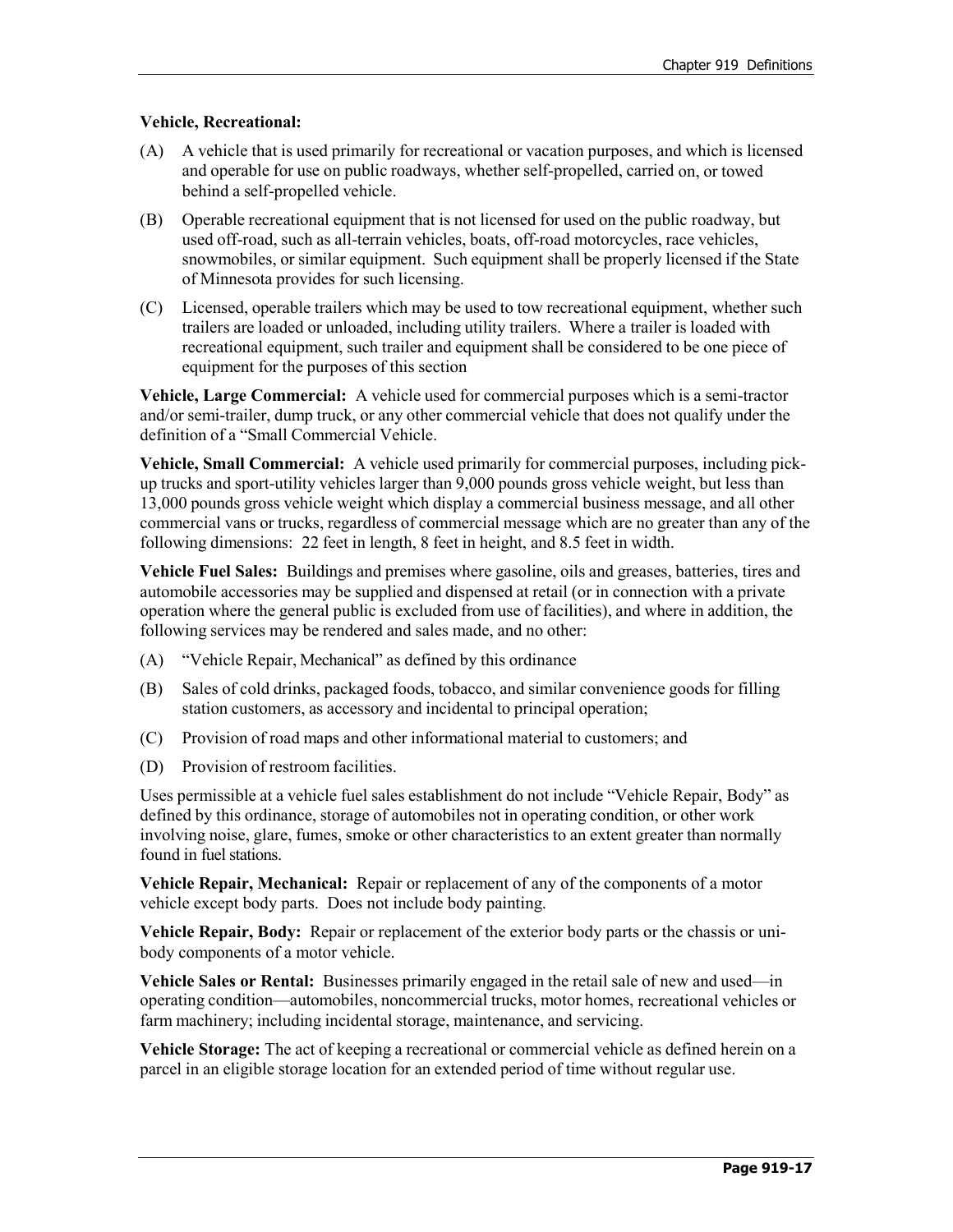**Water-Oriented Accessory Structure:** A small, above ground building or other improvement, except stairways, fences, docks, and retaining walls, which, because of the relationship of its use to a surface water feature, reasonably needs to be located closer to public waters than the normal structure setback. Examples of such structures and facilities include boathouses, gazebos, screen houses, fish houses, pump houses, and detached decks.

**Water Course:** A channel or depression through which water flows such as rivers, streams, or creeks and may flow year-round or intermittently. Same as "waterway."

**Watershed:** The area drained by the natural and artificial drainage system bounded peripherally by a bridge or stretch of high land dividing drainage areas.

### **Wetlands:**

- A. Lands transitional between terrestrial and aquatic systems where the water table is usually at or near the surface or the land is covered by shallow water. For purposes of this ordinance, wetlands must:
	- 1.Have a predominance of hydric soils;
	- 2.Be inundated or saturated by surface water or groundwater at a frequency and duration sufficient to support a prevalence of hydrophytic vegetation typically adapted for life in saturated soil conditions; and

3.Under normal circumstances, support a prevalence of hydrophytic vegetation.

- B. "A wetland" or "the wetland" means a distinct hydrologic feature with characteristics of item A, surrounded by non-wetland and including all contiguous wetland types, except those connected solely by riverine wetlands. "Wetland area" means a portion of a wetland or the wetland.
- C. Wetlands does not include public waters wetlands and public waters unless reclassified as wetlands by the commissioner under Minnesota Statutes, section 103G.201.
- D. The wetland size is the area within its boundary. The boundary must be determined according to the United States Army Corps of Engineers Wetland Delineation Manual (January 1987). The wetland type must be determined according to Wetlands of the United States, (1971 edition). Both documents are incorporated by reference under part 8420.0112, items A and B. The local government unit may seek the advice of the technical evaluation panel as to the wetland size and type.

**Wetlands, Exceptional Quality:** Exceptional quality wetlands contain an abundance of different plant species with dominance evenly spread among several species. Such wetlands may support some rare or unusual plant species. Invasive or exotic plant species are either absent or limited to small areas where some disturbance has occurred. This higher level of plant species variety generally provides high wildlife habitat value and may also support rare wildlife species. The shorelines of exceptional quality wetlands are natural and unaffected by erosion. These wetlands exhibit no evidence of significant man induced water level fluctuation. Exceptional quality wetlands provide excellent water quality protection, high aesthetic quality, and provide excellent opportunities for educational and scientific activities within the community.